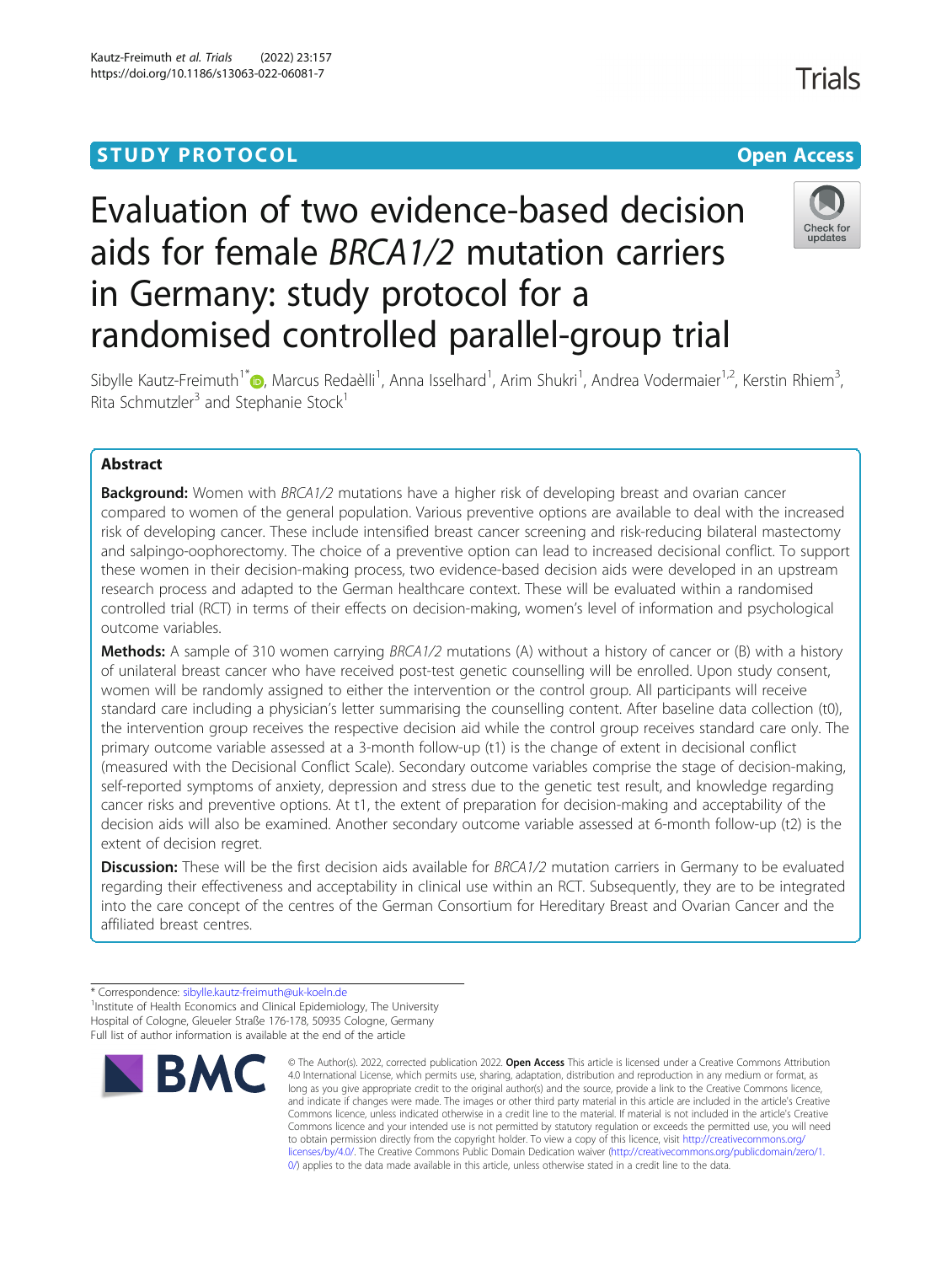## Trial registration {2a}: DRKS [DRKS00015823.](http://www.drks.de/drks_web/navigate.do?navigationId=trial.HTML&TRIAL_ID=DRKS00015823) Retrospectively registered on 14 June 2019

Keywords: BRCA1 mutation, BRCA2 mutation, Decision aid, Decision-making, Evaluation study, Familial breast and ovarian cancer, Hereditary breast and ovarian cancer (HBOC), Preventive measures, Preference-sensitive decisions, Patient-centred care

## Administrative information

Note: The numbers in curly brackets in this protocol refer to SPIRIT checklist item numbers. The order of the items has been modified to group similar items (see [http://www.equator-network.org/reporting-guidelines/](http://www.equator-network.org/reporting-guidelines/spirit-2013-statement-defining-standard-protocol-items-for-clinical-trials/) [spirit-2013-statement-defining-standard-protocol-items](http://www.equator-network.org/reporting-guidelines/spirit-2013-statement-defining-standard-protocol-items-for-clinical-trials/)[for-clinical-trials/](http://www.equator-network.org/reporting-guidelines/spirit-2013-statement-defining-standard-protocol-items-for-clinical-trials/)).

| Title $\{1\}$                                                        | Evaluation of two evidence-based de-<br>cision aids for female BRCA1/2 muta-<br>tion carriers in Germany: study<br>protocol for a randomised controlled<br>parallel-group trial                                                                                                                                                                                                                                                                                                                                                                                                                                                                                                                                                                  |  |  |
|----------------------------------------------------------------------|--------------------------------------------------------------------------------------------------------------------------------------------------------------------------------------------------------------------------------------------------------------------------------------------------------------------------------------------------------------------------------------------------------------------------------------------------------------------------------------------------------------------------------------------------------------------------------------------------------------------------------------------------------------------------------------------------------------------------------------------------|--|--|
| Trial registration {2a, 2b}                                          | DRKS-ID: DRKS00015823. Registered<br>14 June 2019 - Retrospectively<br>registered, http://www.drks.de/drks_<br>web/navigate.do?navigationId=trial.<br>HTML&TRIAL ID=DRKS00015823.                                                                                                                                                                                                                                                                                                                                                                                                                                                                                                                                                                |  |  |
| Protocol version {3}                                                 | Study protocol version No. 1 [23/12/<br>2020]                                                                                                                                                                                                                                                                                                                                                                                                                                                                                                                                                                                                                                                                                                    |  |  |
| Funding {4}                                                          | This trial is funded by the<br>Landeszentrum Gesundheit<br>Nordrhein-Westfalen (LZG.NRW),<br>Gesundheitscampus 10, 44801 Bo-<br>chum, Germany.                                                                                                                                                                                                                                                                                                                                                                                                                                                                                                                                                                                                   |  |  |
| <b>Authors and Affiliations {5a}</b>                                 | Kautz-Freimuth S <sup>1</sup> , Redaèlli M <sup>1</sup> ,<br>Isselhard A <sup>1</sup> , Shukri A <sup>1</sup> , Vodermaier<br>$A^{1,3}$ , Rhiem K <sup>2</sup> , Schmutzler R <sup>2</sup> , Stock S <sup>1</sup><br>Affiliations<br>Institute of Health Economics and<br>Clinical Epidemiology, The University<br>Hospital of Cologne, Gleueler Straße<br>176-178, 50935 Cologne, Germany.<br><sup>2</sup> Centre for Familial Breast and<br>Ovarian Cancer, Centre for Integrated<br>Oncology (CIO), The University<br>Hospital of Cologne, Kerpener Straße<br>62, 50937 Cologne, Germany.<br><sup>3</sup> School of Population and Public<br>Health, The University of British<br>Columbia, 2206 East Mall, Vancouver,<br>BC C6T 1Z3, Canada. |  |  |
| <b>Name and Contact</b><br>Information for the Trial<br>Sponsor {5b} | The University Hospital of Cologne,<br>Kerpener Straße 62, 50937 Cologne,<br>Germany.                                                                                                                                                                                                                                                                                                                                                                                                                                                                                                                                                                                                                                                            |  |  |
| Role of Study Sponsor and<br>Funder {5c}                             | Neither the study sponsor nor the<br>funder is involved in the study<br>design, data collection, data<br>management, data analyses and<br>interpretation, report writing, decision<br>to submit this report for publication<br>or the writing of this publication.                                                                                                                                                                                                                                                                                                                                                                                                                                                                               |  |  |

## Introduction

#### Background and rationale {6a}

Women with a pathogenic germline mutation in the BRCA1 or BRCA2 gene face a high risk of developing breast cancer (BC) and ovarian cancer (OC). The average cumulative life-time risk for BC increases with age  $[1, 2]$  $[1, 2]$  $[1, 2]$  $[1, 2]$  $[1, 2]$ , reaching about 70% by the age of 80  $[1]$  $[1]$ . The average cumulative lifetime risk for OC is around 44% (BRCA1 mutation) and 17% (BRCA2 mutation) [\[1](#page-11-0)]. Compared to women affected by sporadic BC or OC, BRCA1/2 mutation carriers without a history of cancer, in the following referred to as 'previvors' [\[3](#page-11-0)], develop BC or OC about 20 years earlier in their life. Those with a history of unilateral BC, in the following referred to as 'survivors' [[4\]](#page-11-0), face an average cumulative 20- to 25-year risk of contralateral BC of about 40 to 44% (BRCA1 mutation) or around 26 to 33.5% (*BRCA2* mutation)  $\begin{bmatrix} 1, 5 \end{bmatrix}$  $\begin{bmatrix} 1, 5 \end{bmatrix}$  $\begin{bmatrix} 1, 5 \end{bmatrix}$ .

Newly diagnosed BRCA1/2 mutation carriers are offered various preventive options to counter their increased cancer risks. These include an intensified breast cancer screening programme for previvors or an intensified breast cancer screening and aftercare programme for survivors and risk-reducing surgeries of the breasts and the adnexa for both groups. Intensified breast cancer screening (breast magnetic resonance imaging (MRI), breast ultrasound and mammography) enables BC to be detected at an early, potentially curable stage in 85% of cases [\[6](#page-11-0)], but does not reduce the risk of developing BC. Women who opt for screening in the first place can postpone their final decision to have surgery. Due to the limited specificity of the MRI, screening often yields false-positive results [\[6](#page-11-0)] which can lead to further often more invasive diagnostic tests (e.g. reimaging or breast biopsies) which may later prove unnecessary and may trigger transient anxiety in women [[7\]](#page-11-0). In contrast, risk-reducing bilateral mastectomy significantly decreases the risk of developing BC [[8](#page-11-0)] for previvors and provides a survival benefit to BRCA1 mutation carriers [[9\]](#page-11-0). Risk-reducing contralateral mastectomy lowers the risk of contralateral BC and reduces overall mortality in survivors [[10](#page-11-0)]. However, removal of the breasts is an irreversible decision that affects physical integrity and requires further decisions, e.g. which form of surgery or whether and, if so, which breast reconstruction the woman would prefer. For survivors, the decision-making process may be even more complex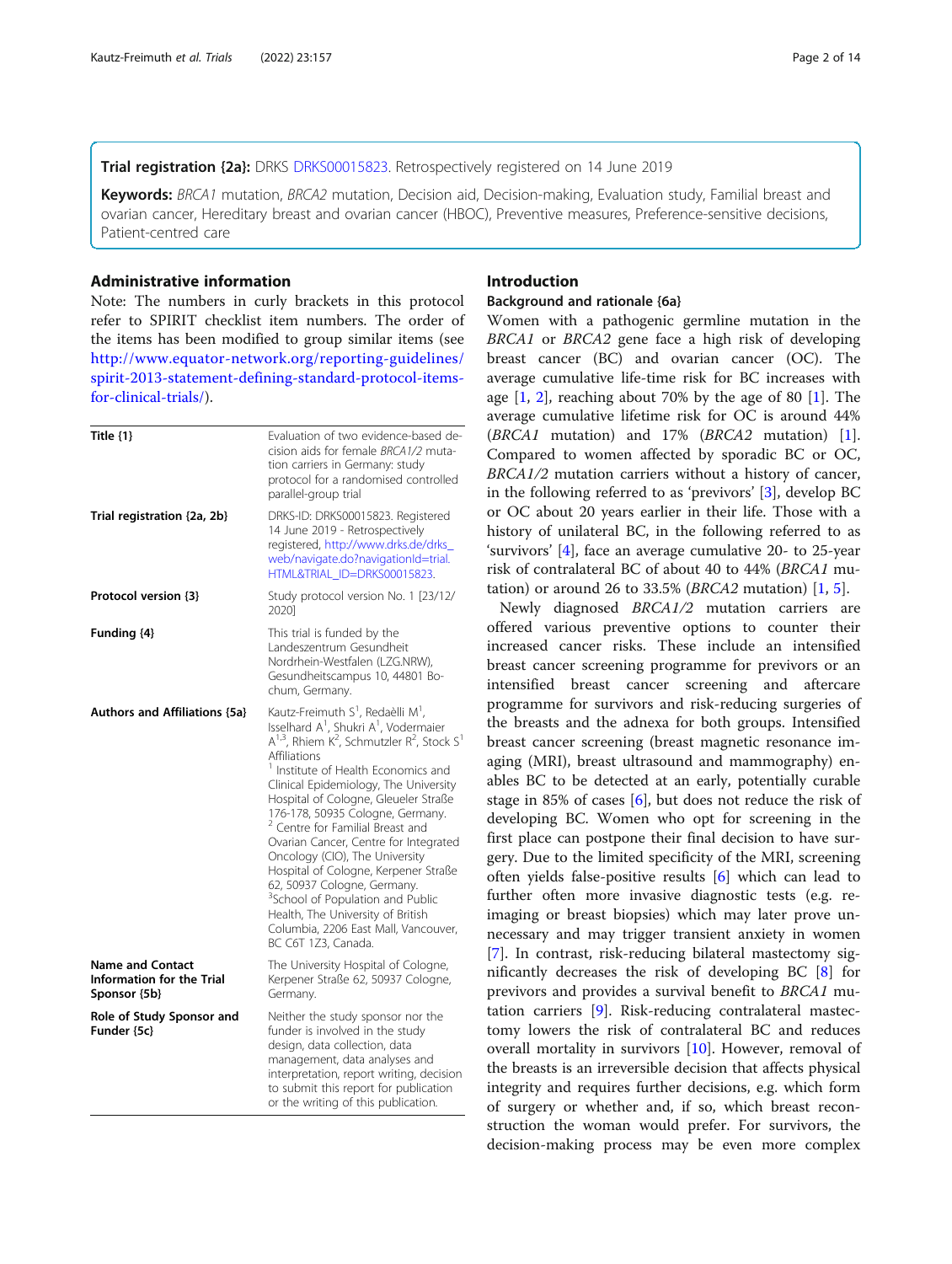because they may face competing risks (e.g. risk of BC recurrence on the affected side) that may have to be weighed against the benefits of risk-reducing surgery on the non-affected side.

In the absence of an effective screening method for the adnexa  $[11-14]$  $[11-14]$  $[11-14]$  $[11-14]$  $[11-14]$ , the only preventive option to counter the risk of OC is risk-reducing bilateral salpingo-oophorectomy. It reduces both the risk of OC [[15\]](#page-12-0) and the overall and OC specific mortality [\[16](#page-12-0)]. However, consequences include the definite loss of fertility and possible premature menopause; the latter can cause menopausal symptoms such as hot flashes, as well as long-term consequences such as cardiovascular disease and osteoporosis [[17](#page-12-0)].

Each preventive option is accompanied with distinct advantages and disadvantages that each mutation carrier will judge and weigh individually depending on her personal experiences, values and preferences. The same applies to the several options of breast reconstructions after mastectomy, to family planning or to steps to be taken to treat undesired effects of an option [[18\]](#page-12-0). For example, to counter the negative consequences of surgical menopause after a risk-reducing bilateral salpingo-oophorectomy, temporary hormone replacement therapy might be considered for premenopausal women [[11](#page-11-0)]. Hence, BRCA1/2 mutation carriers face several so-called preference-sensitive decisions [\[19,](#page-12-0) [20](#page-12-0)]. These can lead to considerable decisional conflicts that can be associated with delays of decisions, dissatisfaction, decision regret or blaming of healthcare providers [[21](#page-12-0)–[26](#page-12-0)]. These negative consequences might be further complicated by lacking knowledge and understanding of the individual risk constellation and available options or by personal stressors and psychosocial, family and/or psychological factors [[20](#page-12-0), [26](#page-12-0)–[29](#page-12-0)].

In order to support BRCA1/2 mutation carriers during their complex decision-making process in choosing a preventive option and the right time to do so, a number of supportive tools, in particular, decision aids (DAs), have been developed internationally [[30](#page-12-0)–[36](#page-12-0)]. A systematic review on DAs for women with BRCA1/2 mutations identified four RCTs and one pretest-post-test study that assessed the effectiveness of DAs on decision-, knowledge- and health-related criteria. The analysis showed that DAs support these women most likely by improving decision-related outcomes: Women who received a DA experienced lower decisional conflict were more likely to come to a decision and were more satisfied with the decision made compared to women who did not receive a DA [\[37](#page-12-0)]. Favourable effects of DAs on decision-related factors as well as on knowledge are reported by a previous Cochrane Review that analysed 105 RCTs involving a total of 31,043 participants with regard to the effects of DAs on patients facing treatment or screening decisions across different indications. High-quality evidence was found for the following effects: DAs improve knowledge about the available options, lower decisional conflicts resulting from the feeling of not being informed and support clarification of values and preferences of the addressees [\[38](#page-12-0)].

In Germany, following receipt of the genetic test result, women with a pathogenic BRCA1/2 mutation receive personalised counselling from a medical specialist at one of the specialised GC-HBOC centres or their affiliated breast centres. The post-test genetic counselling and care concept (in the following referred to as 'standard care') includes detailed non-directive information on the women's mutation status, their individual risk prediction, risks and benefits of the available risk-adapted prevention options and their consequences [[11,](#page-11-0) [39](#page-12-0)–[41\]](#page-12-0), provision of written information, e.g. on self-help or psychological support options, along with a physician's letter summarising the contents of the consultation. So far, no additional structured intervention is used to provide women carrying BRCA1/2 mutations with targeted support for making high-quality decisions defined as being informed by the best available scientific knowledge and based on the women's values and preferences [\[42](#page-12-0), [43\]](#page-12-0).

For this reason, two evidence-based DAs (one for previvors (DA-A), one for survivors (DA-B) with BRCA1/2 mutations) that correspond to the evidence-based guidelines and consented procedures in the German healthcare system were developed in an upstream research process [\[44\]](#page-12-0). The development of the DAs followed a structured, quality-controlled procedure according to the International Patient Decision Aid Standards Collaboration [[45](#page-12-0)–[47](#page-12-0)]. Both DAs follow the same structure and share the same content for all aspects that are valid for both target groups (e.g. information on genetic mutations, methods of breast cancer screening). Yet, they differ in aspects where the respective target group needs and/or wishes distinct information. For example, previvors need information on the risk-reducing bilateral removal of healthy breasts, while survivors need information on BC in the affected breast and on the risk-reducing removal of the non-affected breast. Before the newly developed DAs can be incorporated into standard care, it is required to evaluate these in terms of their effectiveness and acceptability in clinical use [[45](#page-12-0), [48\]](#page-12-0). In order to fulfil this final quality criterion, the DAs will be evaluated in the randomised controlled trial (RCT) described here in detail.

## Objectives {7}

The aim of this study is to evaluate two newly developed evidence-based DAs for women with pathogenic BRCA1/2 mutations in Germany with regard to their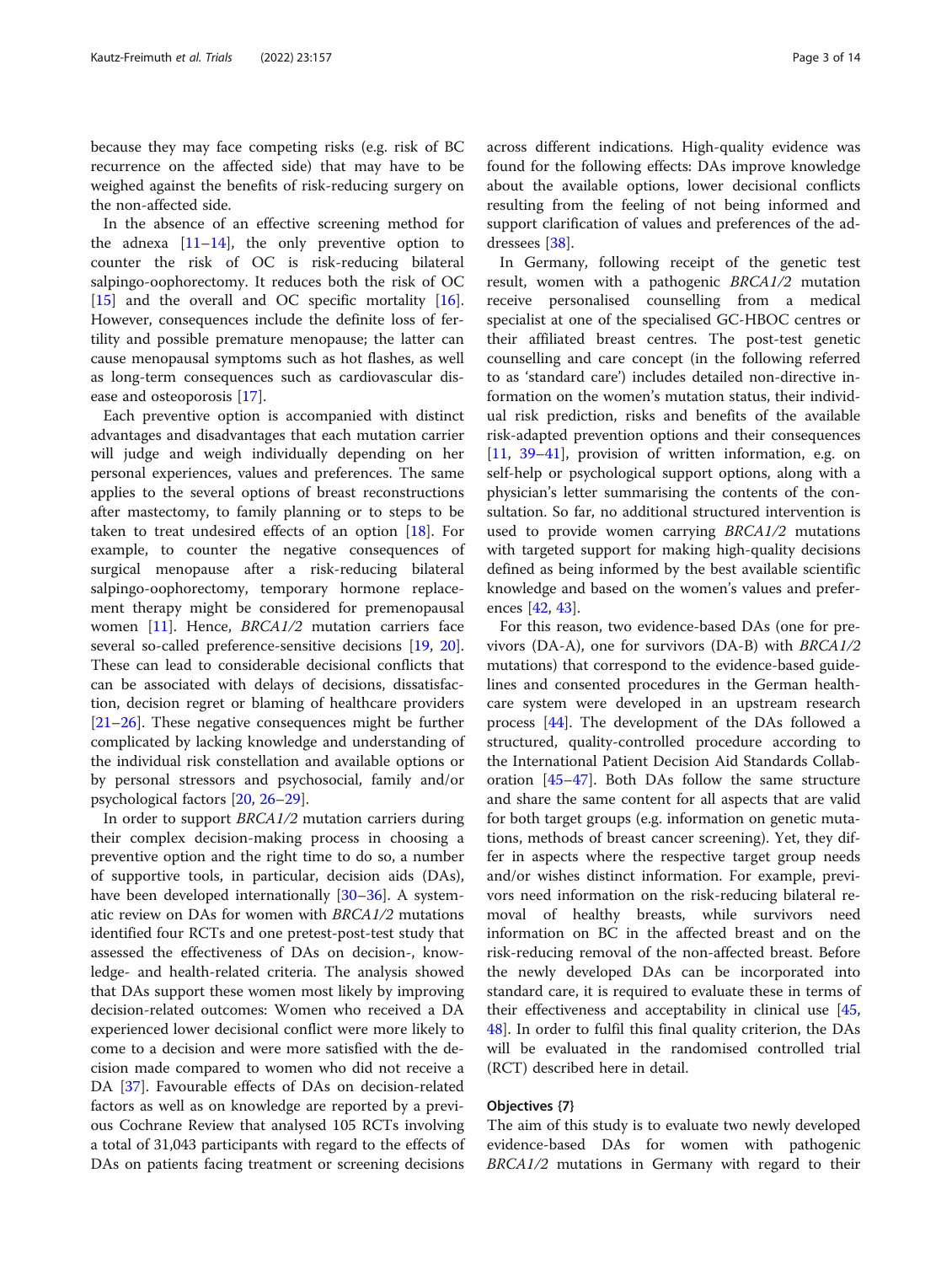effectiveness on decision-, psychological- and knowledge-related factors in clinical use and their acceptability with the addressees. We hypothesise that the use of these DAs on top of standard care will reduce the extent of decisional conflict regarding the choice of a preventive option compared to standard care alone (primary outcome). Furthermore, it will be examined whether the use of the DAs can reduce possible symptoms of anxiety, depression or psychological strain associated with the genetic test result, the risk of BC and OC and the available preventive options. Lastly, we hypothesise that at 6-month-follow-up, the intervention group (IG) will feel less regret regarding the choice made compared to the control group (CG).

#### Trial design {8}

The trial is designed as a monocentric randomised controlled parallel-group superiority trial with a 1:1 allocation ratio.

## **Methods**

The study protocol is based on the Standard Protocol: Recommendations For Intervention Trials (SPIRIT 2013 Statement) [\[49](#page-12-0)].

#### Study setting {9}

All participants will be recruited by the medical specialist team supported by a study nurse (recruiting team) at the Centre for Familial Breast and Ovarian Cancer at the University Hospital of Cologne (recruiting institution). All data will be collected and analysed by the research team consisting of physicians, healthcare researchers, and a statistician at the Institute for Health Economics and Clinical Epidemiology at the University Hospital of Cologne (data evaluation institution).

## Eligibility criteria {10}

All participants must meet the inclusion criteria for genetic testing according to the German Consortium for Hereditary Breast and Ovarian Cancer (GC-HBOC) [[50](#page-12-0)] and have undergone a genetic testing. Included in the study are women with a positive genetic test result for a pathogenic BRCA1/2 mutation who have received posttest genetic counselling and have not yet made a final decision on at least one preventive measure. This includes both mutation carriers immediately after the post-test genetic counselling and those later on after post-test genetic counselling who have initially decided to participate in the intensified breast cancer screening (and aftercare) programme but do not yet know, when and for which alternative they will finally opt.

Further inclusion criteria are as follows:

- (A) Not affected by cancer or (B) affected by unilateral BC (stage I, II or III)
- Age 18 to 70 years
- No medical reasons against possible risk-reducing surgeries
- Given written consent to participate in the study<br>• Sufficient knowledge of the German language
- Sufficient knowledge of the German language

Exclusion criteria are as follows:

- Affected by advanced BC, e.g. local recurrence or distant metastasis
- Affected by ovarian cancer or other types of cancer other than unilateral BC
- Age under 18 years and over 70 years
- Medical reasons against possible risk-reducing surgery
- Not able to give informed consent/not given informed consent to participate in the study
- Insufficient knowledge of the German language

## Consent to participate {26a}

The recruiting physicians will obtain the informed written consent of potential trial participants after they have been informed about the study and are willing to participate. Informed consent will be obtained from all study participants.

#### Additional consent provisions {26b}

In the consent form, the participants will also be asked to agree that in the event of withdrawal from the study, their data collected up to that point may be processed. No further consent provisions will be requested.

## Interventions

## Choice of comparators {6b}

The participants of the CG will receive standard care. Standard care was chosen as the comparator, because it is offered for all women with pathogenic BRCA1/2 mutations seeking advice by the specialised GC-HBOC centres as part of post-test genetic counselling and is currently considered the gold standard.

Standard care in the GC-HBOC centres is as follows: In a medical non-directive consultation mutation, carriers receive detailed individual information on their genetic test results, their lifetime, age- and/or timedependent risks of BC and OC and the risk-adapted preventive options available to them. In addition, further written information may be provided, e.g. on the German self-help organisation BRCA network (BRCA-Netzwerk e.V.) or on psychological counselling options. Following a detailed physician's consultation, each woman receives a personal physician's letter summarising the contents of her consultation by regular mail.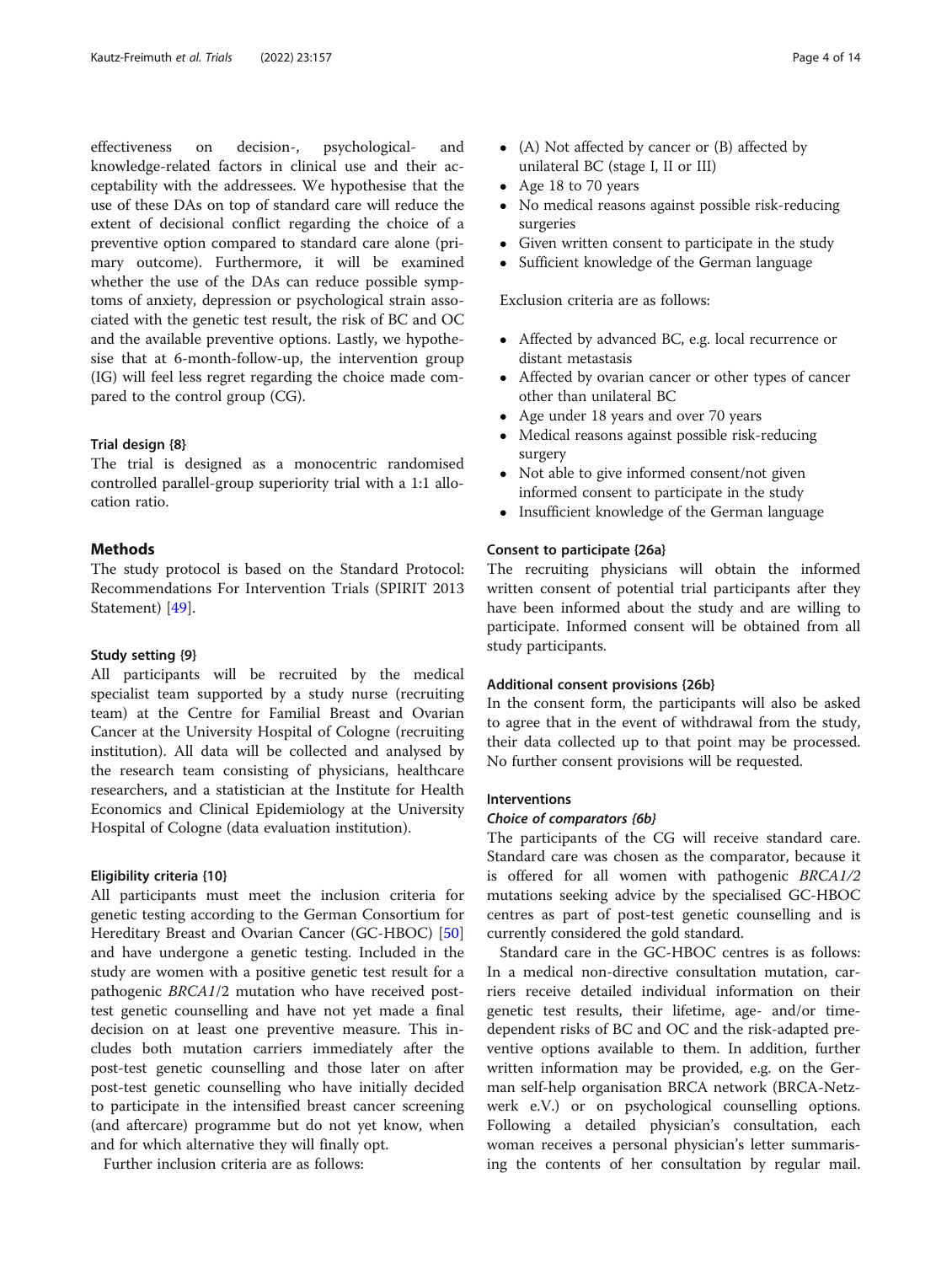<span id="page-4-0"></span>This includes information about the identified mutation, the calculated individual risks for breast and ovarian cancer, the intensified breast cancer screening programme with pros and cons, the risk-reducing surgeries of the breast and ovaries and fallopian tubes with pros and cons, possible further cancer risks, the significance of the genetic test result for a possible desire to have children, the probability of passing on the mutation to the offspring and a summary of the result of the counselling interview.

## Intervention {11a}

Participants in the IG will also receive standard care as described above. After the return of the baseline questionnaire (t0), participants of the IG will be sent the DAs as a brochure by regular mail. Participants of the CG will not receive a DA.

## Criteria for discontinuing or modifying allocated interventions {11b}

No known unfavourable side effects of the implementation of DAs are reported in the literature. Nevertheless, all participants will be offered to set up an appointment with the clinical psychologist at the recruiting institution in case stressful feelings or thoughts will be coming up. They will also be offered an additional specialist appointment at the centre if the need to clarify further issues arises. Participants will be informed that participation is completely voluntary and

that they can leave the study at any time without giving any reason or having to fear negative consequences.

## Strategies to improve adherence to intervention protocols  ${11c}$

Participants of the IG are encouraged to read through the DAs and engage with them by filling out the attached work sheets and discuss its contents with persons of their confidence. No special strategy was defined to facilitate the use of the DAs. To support physicians' assistance to recruit eligible participants into the study, a study nurse will be involved. The study nurse will review the patient files with upcoming appointments every day and will place the enrolment documents in the files of eligible women.

## Concomitant care or interventions {11d}

Not applicable. No concomitant care or interventions are planned. No concomitant care or interventions are explicitly prohibited.

## Outcomes {12}

Baseline measures at t0 will be obtained within 2 weeks after enrolment in the study, t1 measures 3 months and t2 measures 6 months after enrolment (see Table 1). At baseline (t0), the following variables will be collected: decisional conflict as measured with the Decisional Conflict Scale (DCS) [[51\]](#page-13-0), stage of decision-making as measured with the Stage of Decision Making Scale, SDM-S [[52\]](#page-13-0), anxiety and depressive symptoms as

Table 1 Outcome parameters and time points for outcome measurements

|                                                          | Study period |                      |                                                    |                                                                |                                               |                                               |  |
|----------------------------------------------------------|--------------|----------------------|----------------------------------------------------|----------------------------------------------------------------|-----------------------------------------------|-----------------------------------------------|--|
|                                                          |              | Enrolment Allocation | Post-allocation                                    |                                                                |                                               |                                               |  |
| Time points                                              |              |                      | Baseline (t0)<br>Within 2 weeks<br>after enrolment | Intervention<br>After return of baseline<br>questionnaire (t0) | Follow-up (t1)<br>3 months<br>after enrolment | Follow-up (t2)<br>6 months<br>after enrolment |  |
| Enrolment                                                |              |                      |                                                    |                                                                |                                               |                                               |  |
| Eligibility screen                                       | X            |                      |                                                    |                                                                |                                               |                                               |  |
| Informed consent                                         | X            |                      |                                                    |                                                                |                                               |                                               |  |
| Allocation                                               |              | X                    |                                                    |                                                                |                                               |                                               |  |
| Intervention                                             |              |                      |                                                    |                                                                |                                               |                                               |  |
| DA-A for previvors<br>Decision aid<br>DA-B for survivors |              |                      |                                                    | X                                                              |                                               |                                               |  |
| Assessments                                              |              |                      |                                                    |                                                                |                                               |                                               |  |
| Decisional Conflict Scale (DCS)                          |              |                      | X                                                  |                                                                | X                                             | X                                             |  |
| Stage of Decision Making<br>Scale (SDM-S)                |              |                      | X                                                  |                                                                | $\boldsymbol{\mathsf{X}}$                     | X                                             |  |
| Impact of Event Scale-Revised<br>(IES R)                 |              |                      | X                                                  |                                                                | X                                             |                                               |  |
| Hospital Anxiety and Depression<br>Scale (HADS)          |              |                      | X                                                  |                                                                | $\times$                                      | X                                             |  |
| Knowledge                                                |              |                      | X                                                  |                                                                | X                                             |                                               |  |
| Preparation for Decision Making<br>Scale (PrepDMS)       |              |                      |                                                    |                                                                | $\times$                                      |                                               |  |
| Acceptability                                            |              |                      |                                                    |                                                                | $\mathsf{x}$                                  |                                               |  |
| Decision Regret Scale (DRS)                              |              |                      |                                                    |                                                                |                                               | X                                             |  |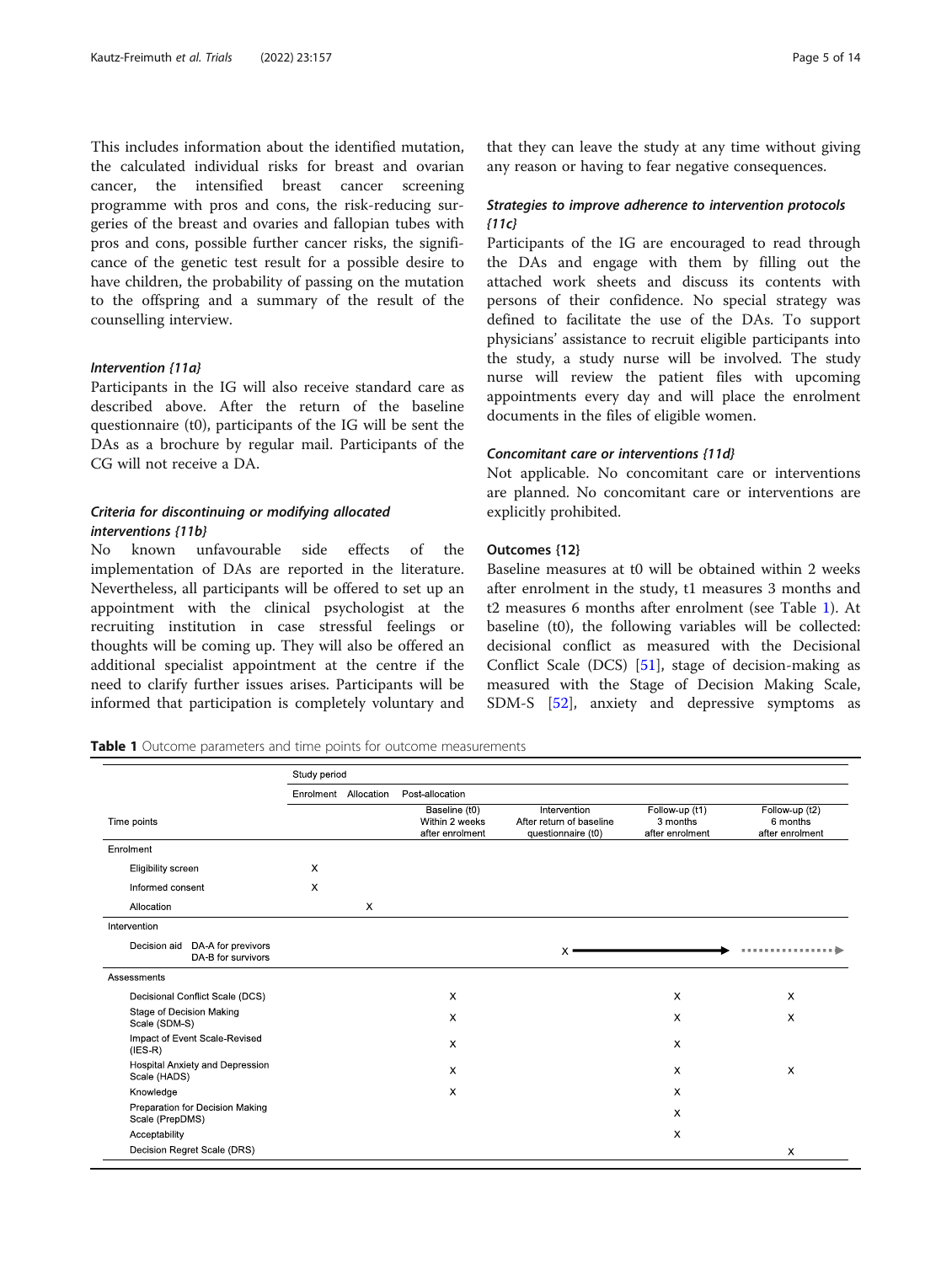measured with the Hospital Anxiety and Depression Scale, HADS [\[53,](#page-13-0) [54\]](#page-13-0), impact of genetic test result as measured with the Impact of Event Scale-Revised, IES-R [[55\]](#page-13-0) and knowledge criteria as measured with a set of fifteen knowledge questions.

The primary outcome at 3-month follow-up (t1) is the change in the extent of decisional conflict measured with the DCS. Secondary outcome variables at t1 include changes in SDM-S, HADS, IES-R and knowledge. Additionally, at t1, the items addressing the preparation for decision-making as measured with the Preparation for Decision Making Scale (PrepDMS) [\[56](#page-13-0), [57](#page-13-0)] and the acceptability of the DAs compared to control by the participants as measured with an acceptability instrument [[30,](#page-12-0) [58\]](#page-13-0) are collected. Secondary outcome variables at t2 comprise SDM-S, DCS, HADS and the extent of regret for the decision made as measured with the Decision Regret Scale (DRS) [\[59](#page-13-0)]. It is possible that no final decision has been made at t2 or that the decisions made at t2 are only temporary.

The evaluation instruments are described below.

#### Decisional conflict

Decisional conflict is measured using the Decisional Conflict Scale (DCS) [\[51,](#page-13-0) [60](#page-13-0)]. It comprises five subscales with a total of 16 items, which are assessed on a 5-point Likert scale (from  $1 =$  strongly agree to  $5 =$  strongly disagree). The subscales concern the following topics: being informed, clarification of personal values, support or pressure from others, uncertainty about the decision and the assessment of one's own decision-making. The German version of the DCS has been shown to have good psychometric properties, with a reported internal consistency of Cronbach's alpha =  $0.78$  or higher [\[60](#page-13-0)]. The DCS is administered at t0, t1 and t2.

## Stage of decision-making

The stage of decision-making is measured using the Stage of Decision Making Scale (SDM-S) [[52\]](#page-13-0). It consists of a single item with four or six response categories. In this study, an adapted German version with a fouranswer category is used  $[61]$  $[61]$ . The categories used are  $(1)$ 'I have not yet thought about the options', (2) 'I am considering the options', (3) 'I am close to choosing one option' and (4) 'I have already made a choice'. The SDM-S is administered at t0, t1 and t2.

#### Anxiety and depressive symptoms

To measure the symptoms of anxiety and depression, the German version of the Hospital Anxiety and Depression Scale (HADS-D) [[53,](#page-13-0) [54\]](#page-13-0) is used. It measures the level of anxiety and depressive symptoms in the last week by self-assessment. The HADS-D consists of two subscales (anxiety, depression) with seven items each, which are assessed on a 4-point Likert scale. The tool is widely used and shows good psychometric properties, with most studies reporting an internal consistency of Cronbach's alpha = 0.8 or higher. It has been shown to be well suited for measuring emotional stress in cancer patients  $[62]$ . The HADS-D is administered at t0, t1 and t2.

## Subjective stress symptoms because of the genetic test result

To determine the impact of the genetic test result of having a pathogenic BRCA1/2 mutation on subjective stress symptoms the German version of the Impact of Event Scale-Revised (IES-R) is used [\[63\]](#page-13-0). The IES-R contains a total of 22 items in three subscales referred to as intrusion, avoidance and hyperarousal. They are assessed using a 4-point Likert scale (from  $0 = \text{not at all to } 5 =$ often). The values of the three subscales can be used to calculate the probability of diagnosing a post-traumatic stress disorder. The IES-R is administered at t0 and t1.

#### Knowledge on cancer risks and preventive options

Knowledge about cancer risks associated with the BRCA1/2 mutations and the available preventive options conveyed by the present DAs will be tested with a set of fifteen statements that can be classified as 'true', 'not true' or 'don't know'. In preparation for this study, this instrument was developed by a team of medical experts, psychologists and healthcare researchers working in the field of hereditary breast and ovarian cancer (HBOC). The topics covered by this instrument are addressed in the DAs and distributed as follows: four items each deal with the risks of BC/OC and risk-reducing breast surgery, three items each deal with the intensified breast cancer screening (and aftercare) programme and with risk-reducing adnexal surgery. One item concerns a topic that is explained in a section addressing 'questions and answers' of the DAs. Women's level of knowledge is assessed at t0 and t1.

#### Preparation for decision-making

The German version of the Preparation for Decision Making Scale (PrepDMS) [[57,](#page-13-0) [64,](#page-13-0) [65\]](#page-13-0) will be used to measure the extent to which the participants feel prepared for the decision by the additional DA. The instrument consists of the two subscales 'preparation for the decision' and 'preparation for the physician's consultation' and comprises a total of ten items, which are rated on a 5-point Likert scale (from 1 = not at all to 5 = a great deal). This instrument is validated, shows good internal consistency (Cronbach's alpha = 0.95 for total score) and is recommended for the evaluation of DAs [[65\]](#page-13-0). The PrepDMS is administered at t1.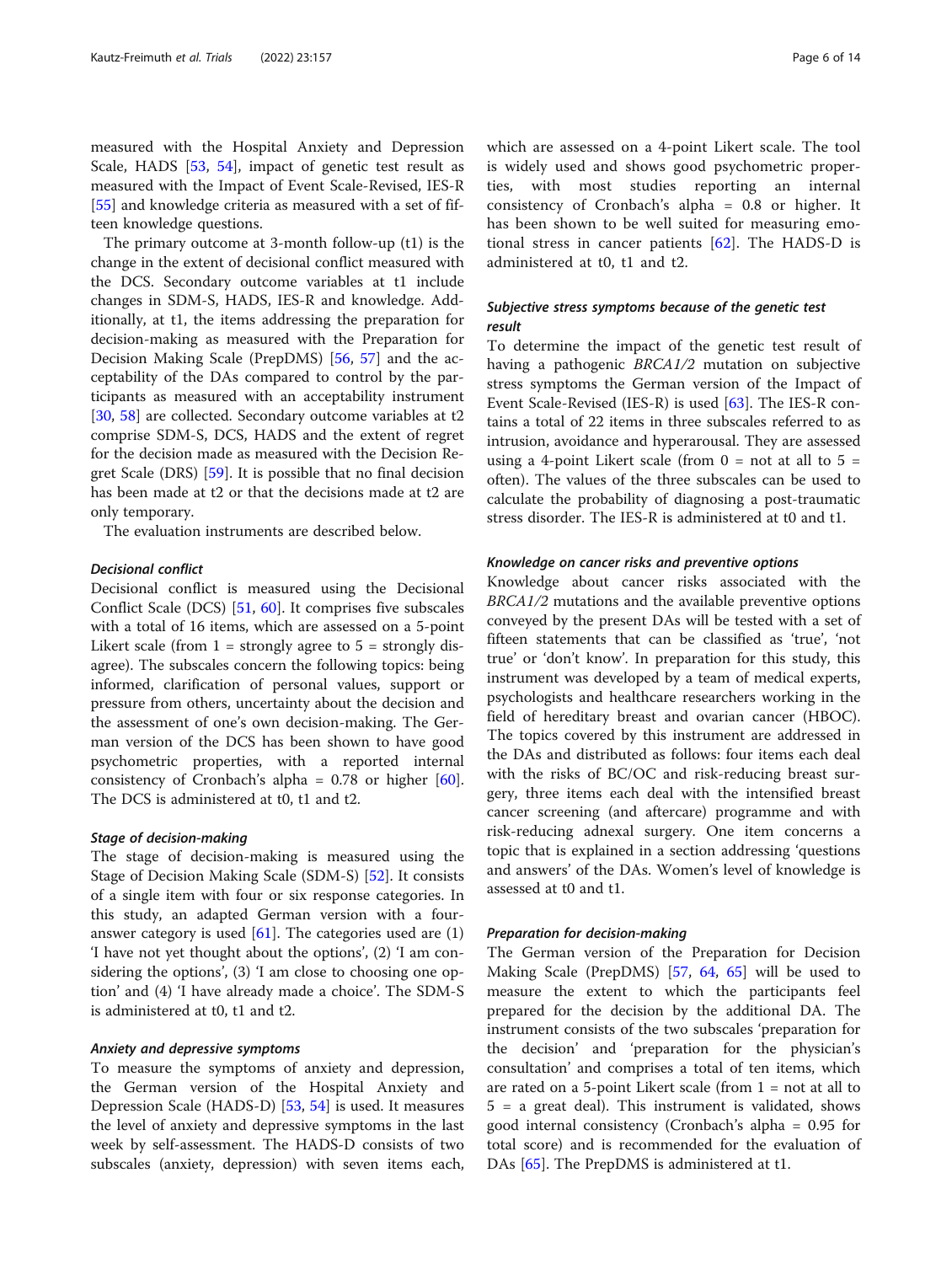#### Acceptability

Acceptability of the DAs among participants of the IG is measured by an acceptability scale. Participants of the CG will judge the written information received as part of standard care with the same instrument. The tool is adapted from an acceptability tool developed by O'Connor and Cranney [[58\]](#page-13-0) and from an approach to test acceptability described in a study by Metcalfe et al. [[30\]](#page-12-0). It consists of seven items in which personal assessments of the following characteristics of the received DA are queried: (1) scope, (2) amount of information, (3) comprehensibility, (4) usefulness in making a decision on a preventive measure, (5) satisfaction with the DA, (6) sufficient information to make an appropriate decision and (7) likelihood of recommending the DA to other women in her situation. Items  $(1)$ ,  $(2)$ ,  $(6)$  and  $(7)$  are assessed with a dichotomous response format; items (3), (4) and (5) are scored with a 3-step ordinal response format. The acceptability scale is administered at t1.

#### Decision regret

To assess the participants' level of distress and regret in terms of the final decision made, the Decision Regret Scale (DRS) [\[21,](#page-12-0) [59](#page-13-0), [66\]](#page-13-0) is used. It consists of five items to be rated on a 5-point Likert scale (from  $1 =$  strongly agree to 5= strongly disagree). The instrument was validated in a sample of BC patients and showed good internal consistency with a Cronbach's alpha = 0.81 to 0.92. It is strongly negatively correlated with decision satisfaction and overall quality of life and positively correlated with decisional conflicts [[21\]](#page-12-0). The DRS is administered at t2.

The outcome parameters and time points for outcome measurements are listed in Table [1.](#page-4-0)

#### Participant timeline {13}

The schematic participant timeline is shown in Fig. [1.](#page-7-0)

## Enrolment and randomisation

Recruitment takes place during a specialist consultation either (1) directly following the post-test genetic counselling or (2) during a medical examination as part of the intensified breast cancer screening programme (for previvors, A) or the intensified breast cancer screening and aftercare programme (for survivors, B). If the inclusion criteria are met, eligible women will be informed about the study and invited to participate. Women who agree to do so will be asked to provide informed consent. Physicians will complete a recruitment form. Thereafter, participants are randomly assigned to one of the two study groups. The allocation is blinded to both the recruiting physicians and the participants.

## Baseline data collection at t0

After enrolment, all participants receive a package with study material (enrolment package). It contains the baseline questionnaire (t0) with a pre-stamped return envelope, brief and detailed information about the study and a copy of the informed consent document. Participants are invited to fill out the questionnaire at home and to return it within 2 weeks per regular mail.

## Intervention

Once the completed baseline questionnaires (t0) have been returned to the data evaluation institution, the DAs will be sent by regular mail to those participants randomised to the IG with a request to use the DA for information and decision support at home. Previvors will receive DA-A, and survivors will receive DA-B.

## Outcome data collections at t1 and t2

Participants, who have returned the baseline questionnaire (t0), will receive the follow-up questionnaire at t1 at 3-month-follow-up with the request to return the completed questionnaire within two weeks by regular mail. Participants who have returned the questionnaire t1 will receive the next follow-up questionnaire at t2 at 6-month follow-up with the request to return the completed questionnaire within two weeks by regular mail.

## Sample size {14}

The required sample size was calculated based on the effect size (Cohen's d) from previous research [[30,](#page-12-0) [67](#page-13-0), [68\]](#page-13-0). Since the effect size varies between 0.3 and 0.83, a conservative assumption is made with a small effect size of 0.3,  $\alpha$  of 0.05, and  $\beta$  of 0.8. Since numerous studies provide evidence that DAs significantly reduce decisional conflict [\[30,](#page-12-0) [38](#page-12-0), [69](#page-13-0)], a superiority study with a one-sided t-test is conducted. Using the one-sided t-test, a sample size of 139 patients per group is required. Assuming an average drop-out rate of 10% of BRCA1/2 mutation carriers in previous evaluation studies [[31,](#page-12-0) [32](#page-12-0), [34,](#page-12-0) [69,](#page-13-0) [70\]](#page-13-0), the planned sample size is  $n = 155$  participants per group, yielding a total of 310 required participants.

## Recruitment {15}

The following strategies are used to achieve adequate participant enrolment to reach the target sample size: Posters are placed in the waiting room areas of the recruitment centre to publicise the study and invite interested women to participate. A study nurse will check women's files who have upcoming appointments in the recruiting institution and screen these for eligibility. Then, counselling physicians are requested to actively approach eligible women after post-test genetic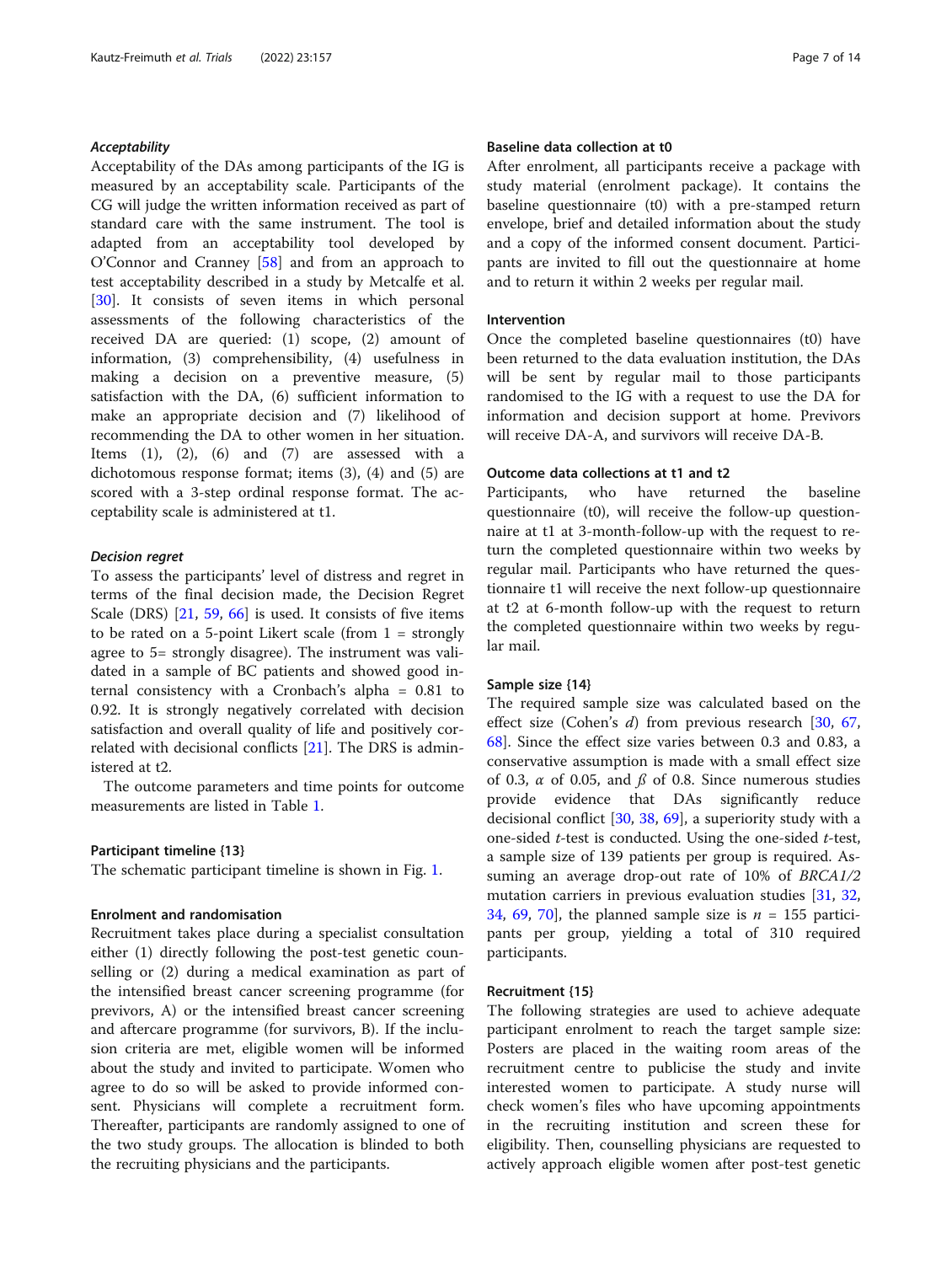<span id="page-7-0"></span>

counselling or during an appointment for the intensified breast cancer screening (and aftercare) programme.

#### Allocation: sequence generation {16a}

Study participants will be randomly assigned to either IG or CG with a 1:1 allocation. Sequence generation is done with a computerised random number generator by a member of the research team who is not involved in data analysis.

## Allocation concealment mechanism {16b}

After sequence generation, a member of the research team prepares the enrolment packages that contain the study documents for eligible participants. There are no differences in the enrolment packages between IG and

CG. Thus, all packages look exactly the same and contain the same documents. Each package is marked with a study ID. Only the members of the research team at the data evaluation institution know the allocation of the study IDs to IG and CG. The participants, the recruiting physicians and the study nurse will not be able to decode the allocation.

## Implementation {16c}

The enrolment packages are prepared and equipped with a study ID by the data evaluation institution and then transferred to the recruitment institution. After informed consent, the recruiting physicians enrol eligible women into the study, and each participant receives an enrolment package. As the allocation to IG or CG is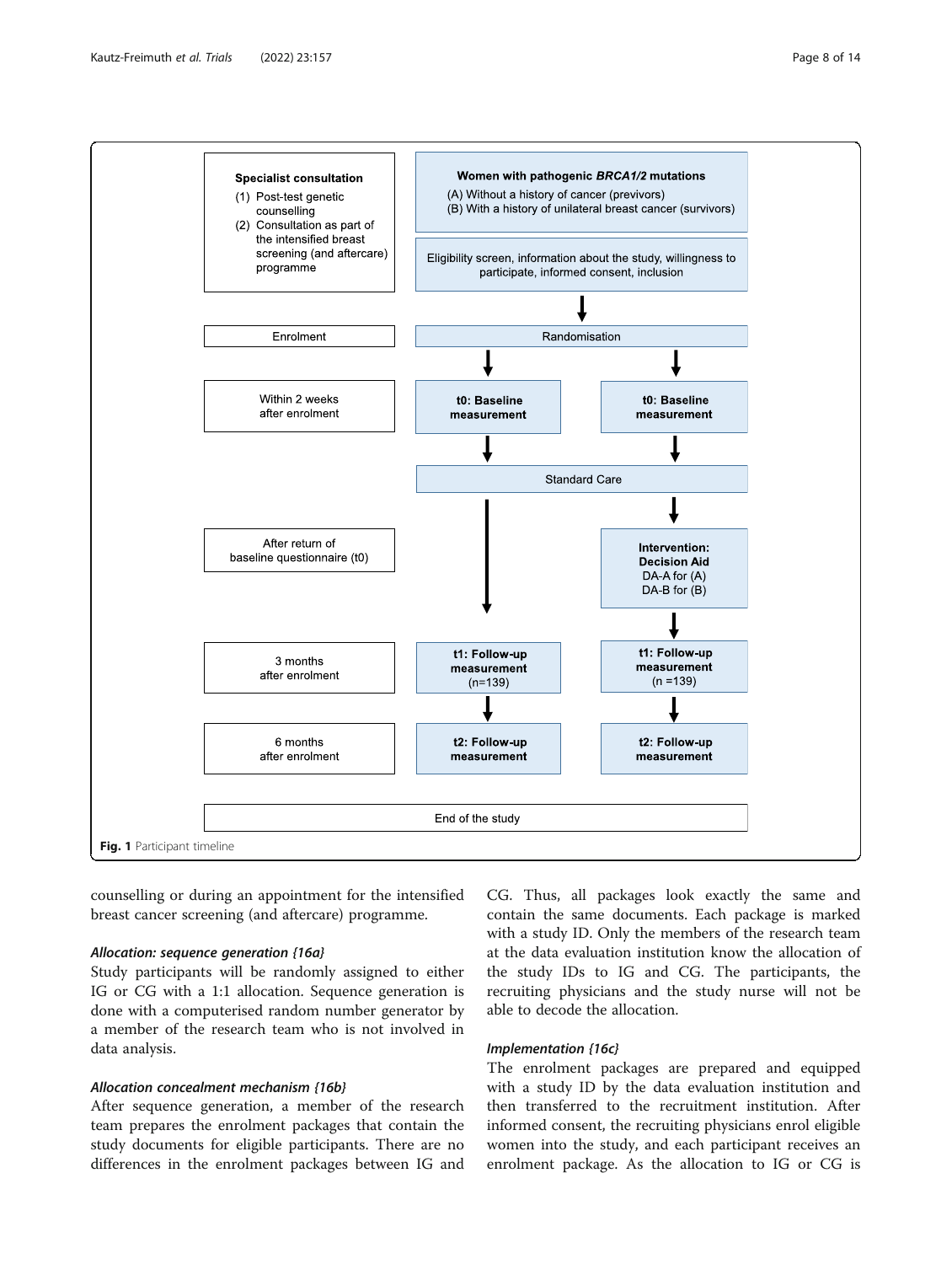determined by the study ID, both physicians and participants are blinded regarding the assignment of the participants to IG or CG.

## Blinding {17a}

Once the completed baseline questionnaire (t0) is returned to the data evaluation institution, the research team will identify study IDs that are assigned to the IG and prepare the sending of the DA in a closed envelope. This envelope will be solely marked with the study ID. An independent entity neither belonging to the research team nor the recruiting team will decode the study ID, prepare the envelope with the name and address of the participants and send it off. The supervising study nurse remains blinded to the allocation to the study group throughout the study. This also applies to the recruiting physicians. However, it cannot be ruled out that treating physicians could be unblinded if participants approach them about the study at a follow-up appointment. At t0, all trial participants are blinded. The data analysts will be blinded with regard to group allocation by coding group allocation before data analysis.

#### Unblinding {17b}

Due to the nature of this study, unblinding for the participants will occur as soon as they receive the DAs. The same applies to participants who receive the followup questionnaires at t1 and have not received a DA by then. With the exception of the statistician who is responsible for data analysis, the research team will be able to assign the evaluated data to the two study groups and therefore will not be blinded.

## Data collection, management and analysis Data collection methods {18a}

The completed questionnaires are sent to the data evaluation institution, where the research team collects the data and transfers them into a digital form on a password-protected computer. The research team is neither involved in post-test genetic counselling nor in recruitment of the participants.

## Promoting participant retention and complete follow-up {18b}

Participants who did not return the questionnaires in time will receive up to two postal reminders with the request to send the questionnaires back within 1 week. Those who still will not react will be contacted again by telephone to encourage participant retention. This will be done by the study nurse who works with the recruiting team.

Women assigned to the CG do not receive DAs and may, therefore, be more likely to drop out of the study than women assigned to the IG. To counter this

possibility of higher drop-out rates, all women in the CG are offered to request a DA when the last follow-up questionnaire at t2 is returned. This is to ensure that they can participate in the study without being disadvantaged.

#### Data management {19}

The paper-based data from the returned pseudonymised questionnaires will be transferred into digital data using the software programme Remark Office OMR. For quality control and verification, all the extracted data is also manually checked by members of the research team. According to the German data protection guidelines, the paper-based questionnaires are kept in a securely locked location, as are the digital data which is stored on a notebook with password protection and kept in a securely locked location. Solely, the members of the research team have access to these data.

#### Confidentiality {27}

According to the German data protection guidelines, personal information about potential and enrolled participants is kept strictly separate from the study data in order to maintain confidentiality before, during and after the trial. Personal data is only known to the recruiting physicians, the study nurse and one independent person who is responsible for sending the DAs to the IG participants (see the 'Blinding {17a}' section). Only these persons will have a list that allows the study IDs to be matched to the personal data of the participants. This assignment list will be kept strictly separate from the study data collected by the research team. The research team will never have access to the participants' personal data but will only receive pseudonymised questionnaires.

#### Biological specimens {33}

No biological specimen will be collected.

## Statistical methods

## Analysing primary and secondary outcomes {20a}

Analysis of the baseline data (t0) will be done to ensure the comparability of the two study groups. Outcomes are measured at t1 and t2. All primary and secondary effectiveness variables will be described by statistical characteristics values. Continuous data will be described by mean, standard deviation, median, minimum and maximum. Categorical data will be described by using frequencies and percentages. The number of nonmissing values will also be given.

The primary outcome at t1 is decisional conflict. The mean differences of the primary outcome between both groups will be compared using the independent  $t$ -test in case of normal distribution. In addition, the mean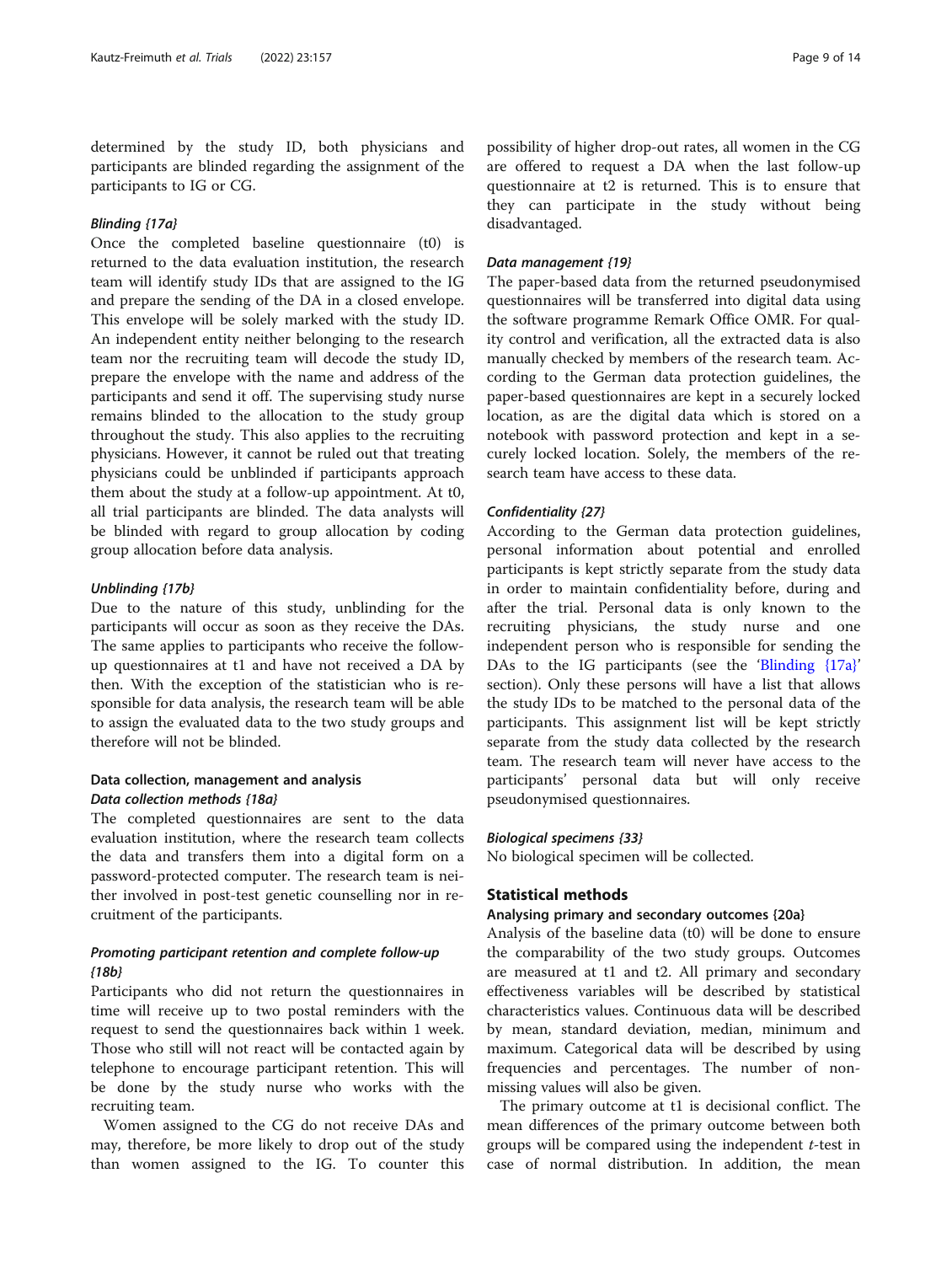differences in the score within the groups between t0 and  $t1$  will be compared using a dependent  $t$ -test. Nonparametric tests will be used in case of non-normal distribution. Secondary outcomes comprise the mean differences in scores of the stage of decision-making, stress, anxiety and depressive symptoms between t0, t1 and t2. A further secondary outcome measured at t2 is the regret of the decision. For these analyses, a dependent respectively independent t-test will be used in case of normal distribution, non-parametric tests will be used in case of non-normal distribution. Data will be analysed by using IBM SPSS Statistics for Windows, version 27.0 (IBM Corp: Armonk, NY) and R [\[71\]](#page-13-0). An alpha level of 0.05 is considered significant in all statistical tests.

#### Interim analysis {21b}

An exploratory interim analysis of the baseline data collected at t0 is planned when a total of 70 participants have been recruited. The aim is to check whether the baseline data of both study groups are comparable. Access to the analysed interim data will be given to the project leading member (SKF) and the statistician who conducts data analysis (AS).

## Additional analyses {20b}

Subgroup analyses are planned to investigate whether there are differences in primary and secondary outcomes (1) between BRCA1/2 mutation carriers without a personal history of cancer and those with a personal history of unilateral BC and (2) between women recruited directly after the post-test genetic counselling or later on at an appointment as part of an examination for the intensified breast cancer screening (and aftercare) programme. Subgroup analyses will be performed using the independent  $t$ -test for normally distributed metric variables, and non-parametric tests will be used in case of non-normal distributions. The chi-square test or Fisher's exact test will be used for categorical variables. Beyond group allocation, demographic data will be used as the independent variable.

## Definition of analysis population {20c}

All analyses will be conducted following the intentionto-treat (ITT) principle including all randomised patients. No imputation of missing values will be performed.

## Public access {31c}

The datasets that will be generated and/or analysed during the present study will be available from the corresponding author on reasonable request.

## Roles and responsibilities {5d}

The coordination team includes two scientific staff members and the medical director. Their tasks are to prepare the ethics application, produce the study materials, train the clinical recruitment units, prepare the reports for the funding institution, coordinate the consulting experts and obtain the consent forms. In addition to the coordination team, the steering committee includes the management of the participating institutions. It reviews progress, discusses interface problems and proposes adjustments if necessary. Data management is organised by two study nurses and two research assistants who work spatially and structurally separate from the coordination team. They are divided into two units. One takes over pseudonymisation, dispatch and reminder functions. The other performs data entry, plausibility checks and data extraction, and delivers the data set for data evaluation.

## **Monitoring**

## Data monitoring {21a}

Data monitoring is carried out by members of the research team, which consists of healthcare researchers, physicians and a statistician. The monitoring is performed completely independently of the funding institution. None of the members of the data monitoring committee has competing interests. No independent data monitoring committee has been installed, as it is not expected that any adverse events or interim analyses will lead to a recommendation to terminate the study prematurely.

## Plans for collecting adverse events {22}

The use of the DAs is not expected to have significant undesired effects on participants. Therefore, no specific plan for the collection, assessment, reporting and managing of possible spontaneous unintended effects is provided and no formal guideline for termination of use will be established.

## Auditing {23}

Trial conduct will be audited every 6 months by the scientific staff members working within the project. A semi-annual reporting will be sent to the funding institution (LZG.NRW). Further data monitoring is carried out by another scientist who can conduct quality assurance audits at any time. The competent supervisory institutions, e.g. the responsible ethics committee, have the right to inspect the study documents and reports or the data management processes at any time, while maintaining confidentiality.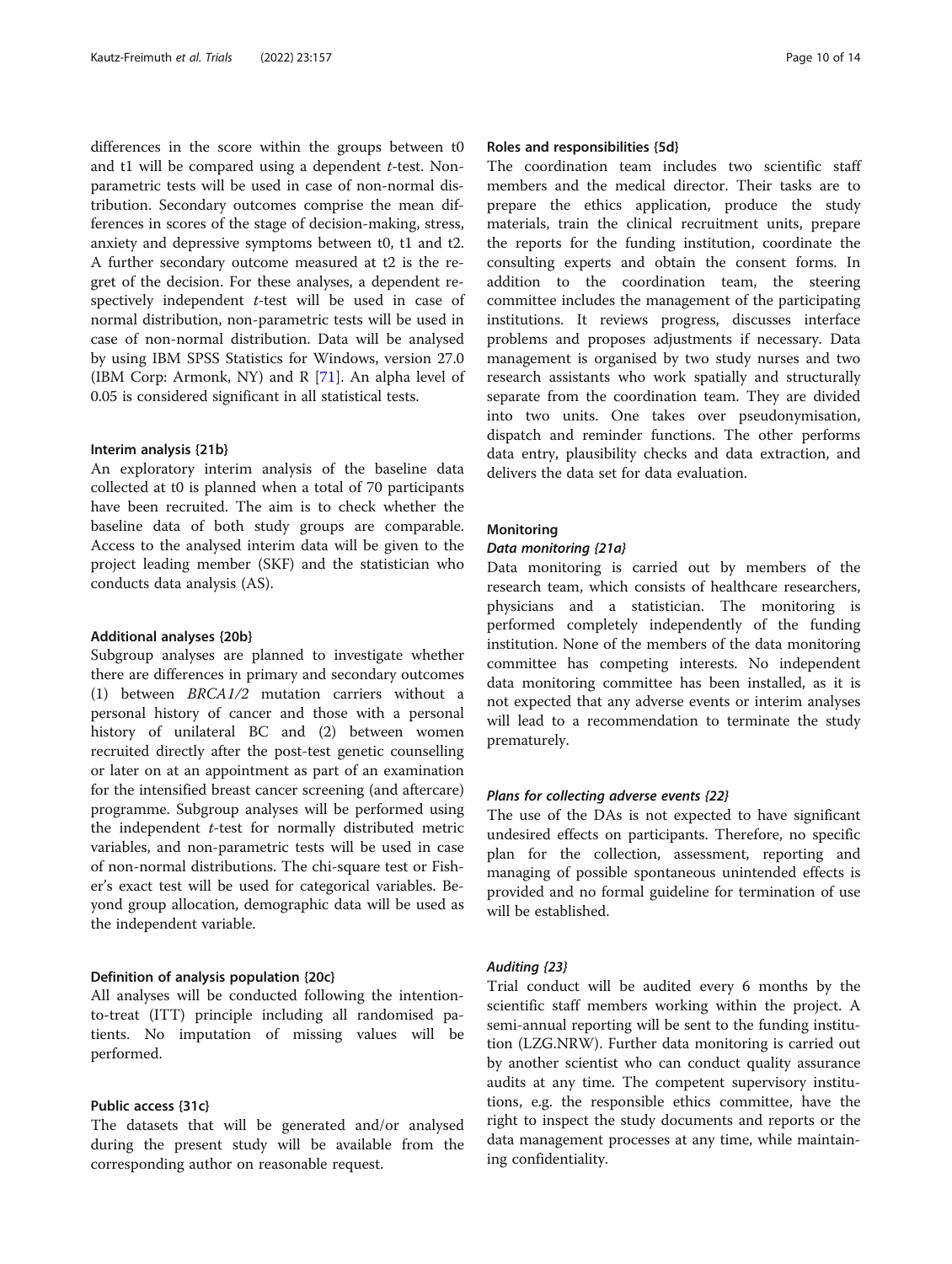## Protocol amendments {25}

The Ethics Committee of the Medical Faculty of the University of Cologne will be notified of amendments to the protocol with the application for approval. The changes will also be communicated to the funding institution. Amendments will not be implemented before the final ethical approval is given.

#### Dissemination policy {31a}

The trial results are intended to be published in scientific journals.

## **Discussion**

This study is the first evaluation trial in which two DAs are examined that were specifically developed for female BRCA1/2 mutation carriers in Germany. The study will be conducted within an RCT design. The overall objective is to further enhance the current specialised care and counselling concept for these women by providing quality and effectiveness tested decision support tools that potentially aid the decision-making process and thus may help to reduce decisional conflict. Secondary outcomes address the questions of whether both DAs can also improve the level of knowledge, positively affect psychological strain symptoms, are well accepted by the addressees, and may help to reduce regret regarding the final decision.

Both DAs target BRCA1/2 mutation carriers have the same structure, contain the same elements and are identical in many aspects of content, but additionally, DA-A addresses specific needs of previvors, while DA-B addresses specific needs of survivors. Nevertheless, both DAs can be evaluated in a single RCT, because the research question refers to DAs' impact on the decisionmaking process rather than to the options the women eventually will choose.

The procedures in the study have some limitations which, however, cannot be avoided due to the nature of this type of intervention chosen. One limitation is that there is no guarantee that all IG participants will actually use the DAs which they will receive per regular mail and are invited to use at home. In order to comply with the voluntary nature of the study participation and to avoid exerting any pressure on study participants, the follow-up questionnaire at t1 which collects data after receipt of the DA does not ask whether the DA was actually used. Therefore, the research team will receive no feedback as to whether and if so, to what extent the women have worked with the DA. On the other hand, discussions with the members of the BRCA network and with medical specialists who provide genetic counselling indicated that many women with BRCA1/2 mutations hope for a device in which all aspects of their decision-making process are explained and brought

together. A further limitation refers to the possibility that study participants might get in contact with each other. For example, due to the hereditary nature of the gene mutation, multiple family members may take part in the study. In this case, women assigned to the CG or women at baseline could unintentionally have access to the DA. It will also remain unclear, to what extent the study participants will use other sources of information or support. Such interferences may contaminate the collected data to a certain extent. Yet, there is no way to prevent this and accessing additional information is assumed to happen equally in the IG and CG. Another limitation refers to the blinding of participants, which is not possible throughout the entire course of the present trial. Since all participants will be informed in detail about the course of the study before inclusion into the study, they all are aware that they may or may not receive the intervention. Blinding of the participants can therefore only be guaranteed at baseline (t0). For IG participants, unblinding occurs at the moment they receive the DAs. CG participants are unblinded at the latest when they receive the follow-up questionnaire at t1 and have not yet received the DAs. It seems most appropriate to examine the impact of both DAs in a setting that reflects the current concept of standard care. This implies that the CG participants do not receive other information than that provided by the current concept. Finally, it cannot be excluded that there may be a bias due to non-response by not returning questionnaires, especially if non-response rates should differ between IG and CG.

This real life-based comparison of IG versus CG is, therefore, also a strength of this study. Another convincing strength is the study design. An RCT offers a high degree of quality control for both DAs and enables results of high significance for clinical care. Comparing standard care with standard care plus, DA allows for more clarity on what kind of support BRCA1/2 mutation carriers seeking advice can expect from the use of DAs in clinical practice. Furthermore, valuable information for revisions of both DAs may be provided by study participants.

Following the evaluation described in the present study protocol, the DAs both for previvors and survivors will be integrated into the care and counselling concept of the GC-HBOC centres and their affiliated breast centres. This is intended to make an important contribution to strengthening the decision-making competence and autonomy of women with BRCA1/2 mutations.

## Trial status

Study protocol version No. 1.0 [23/12/2020]. The recruitment of the study participants started in January 2019. The recruitment closed on 30 September 2021.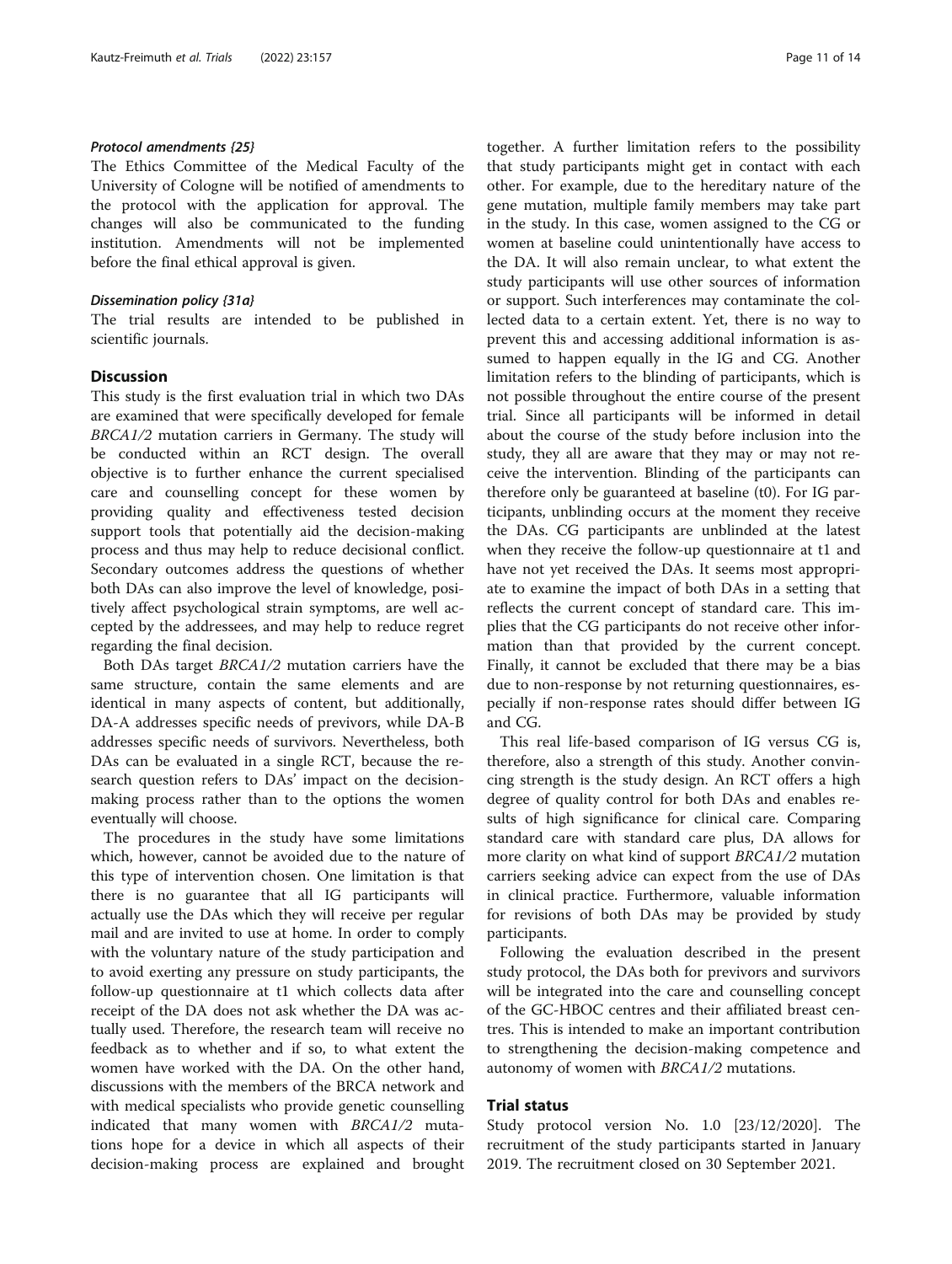#### <span id="page-11-0"></span>Abbreviations

BC: Breast cancer; BRCA1/2: BReast CAncer genes 1 and 2; CG: Control group; DA-A: Decision aid A (designed for previvors); DA-B: Decision aid B (designed for survivors); DAs: Decision aids; DCS: Decisional Conflict Scale; DRS: Decision Regret Scale; GC-HBOC: German Consortium of Hereditary Breast and Ovarian Cancer; HADS: Hospital Anxiety and Depression Scale; ID: Identity number; IES-R: Impact of Event Scale-Revised; IG: Intervention group; MRI: Magnetic resonance imaging; RCT: Randomised controlled study; OC: Ovarian cancer; PrepDMS: Preparation for Decision Making Scale; SDM-S: Status of Decision Making Scale

#### Acknowledgements

We would like to express our special thanks to the German self-help organisation BRCA network for their constant committed support and helpful advice. Our sincere thanks also go to the clinically active physicians and the study nurse of the recruiting institution, whose active cooperation and commitment make the implementation of the study possible in the first place.

#### Authorship eligibility and use of professional writers

The authors will be members of the research team at the data evaluation institution in cooperation with leading specialists responsible for patient counselling and recruitment at the recruiting institution, both located at the University Hospital of Cologne. No external professional writers will be involved.

#### Access to data {29}

Only the members of the research team including the statistician who analyses the data will have access to the final trial dataset. It will not be open to the public, but may be available from the corresponding author on reasonable request.

#### Authors' contributions {31b}

SKF manages the entire project and prepared the first draft of this manuscript. SST designed the study, raised the funding and is the principal investigator. SKF, MR, AV, KR and RS contributed to the study design. SKF and MR worked out the detailed procedures of the study. AI provided help in the psychometric evaluation and selection of instruments and contributed to the draft of the manuscript. AS reviewed the statistical specifications for the study and helped to harmonise the study questionnaires for data collection. AV contributed to the planning and preparation of study materials. KR and RS contributed substantially to the planning of the recruitment procedure and lead the implementation of participant enrolment in the recruitment institution. All authors critically read, revised and approved the final manuscript.

#### Funding {4}

This trial is funded by the Landeszentrum Gesundheit Nordrhein-Westfalen (LZG.NRW). The funding institution is not involved in the study design, data collection, data management, data analyses and interpretation, report writing, decision to submit this report for publication or the writing of this publication. Open Access funding enabled and organized by Projekt DEAL.

#### **Declarations**

#### Ethics approval and consent to participate {24}

Before starting this trial, this project was approved by the Ethics Committee of the Faculty of Medicine of the University of Cologne [ethical approval given 26 April 2017, reference number 17-128].

#### Consent for publication {32}

Not applicable.

#### Competing interests {28}

The authors declare that they have no competing interests.

#### Author details

<sup>1</sup>Institute of Health Economics and Clinical Epidemiology, The University Hospital of Cologne, Gleueler Straße 176-178, 50935 Cologne, Germany. <sup>2</sup> School of Population and Public Health, The University of British Columbia, 2206 East Mall, Vancouver, BC C6T 1Z3, Canada. <sup>3</sup>Centre for Familial Breast and Ovarian Cancer, Centre for Integrated Oncology (CIO), Faculty of

Medicine and The University Hospital of Cologne, University of Cologne, Kerpener Straße 62, 50937 Cologne, Germany.

## Received: 26 February 2021 Accepted: 3 February 2022 Published online: 16 February 2022

#### References

- 1. Kuchenbaecker KB, Hopper JL, Barnes DR, Phillips KA, Mooij TM, Roos-Blom MJ, et al. Risks of breast, ovarian, and contralateral breast cancer for BRCA1 and BRCA2 mutation carriers. JAMA. 2017;317(23):2402–16. [https://doi.org/1](https://doi.org/10.1001/jama.2017.7112) [0.1001/jama.2017.7112.](https://doi.org/10.1001/jama.2017.7112)
- 2. Engel C, Fischer C, Zachariae S, Buksch K, Rhiem K, Giesecke J, et al. on the behalf of the German Consortium for Hereditary Breast and Ovarian Cancer. Breast cancer risk in BRCA1/2 mutation carriers and noncarriers under prospective intensified surveillance. Int J Cancer. 2019;146(4):999–1009. <https://doi.org/10.1002/ijc.32396>.
- 3. Dean M, Scherr CL, Clements M, Koruo R, Martinez J, Ross A. "When information is not enough": a model for understanding BRCA-positive previvors' information needs regarding hereditary breast and ovarian cancer risk. Patient Educ Couns. 2017;100(9):1738–43. [https://doi.org/10.1016/j.pec.2](https://doi.org/10.1016/j.pec.2017.03.013) [017.03.013](https://doi.org/10.1016/j.pec.2017.03.013).
- 4. World Cancer Research Fund/American Institute for Cancer Research. Continuous update project expert report 2018. Diet, nutrition, physical activity and breast cancer survivors. [http://www.wcrf.org/sites/default/files/](http://www.wcrf.org/sites/default/files/Summary-of-Third-Expert-Report-2018.pdf) [Summary-of-Third-Expert-Report-2018.pdf](http://www.wcrf.org/sites/default/files/Summary-of-Third-Expert-Report-2018.pdf). Accessed 30 Nov 2020.
- 5. Rhiem K, Engel C, Graeser M, Zachariae S, Kast K, Kiechle M, et al. The risk of contralateral breast cancer in patients from BRCA1/2 negative high risk families as compared to patients from BRCA1 or BRCA2 positive families: a retrospective cohort study. Breast Cancer Res. 2012;14(6):R156. [https://doi.](https://doi.org/10.1186/bcr3369) [org/10.1186/bcr3369.](https://doi.org/10.1186/bcr3369)
- 6. Bick U, Engel C, Krug B, Heindel W, Fallenberg EM, Rhiem K, et al. High-risk breast cancer surveillance with MRI: 10-year experience from the German consortium for hereditary breast and ovarian cancer. Breast Cancer Res Treat. 2019;175(1):217–28. <https://doi.org/10.1007/s10549-019-05152-9>.
- 7. Spiegel TN, Esplen MJ, Hill KA, Wong J, Causer PA, Warner E. Psychological impact of recall on women with BRCA mutations undergoing MRI surveillance. Breast. 2011;20(5):424–30. [https://doi.org/10.1016/j.breast.2011.](https://doi.org/10.1016/j.breast.2011.04.004) [04.004](https://doi.org/10.1016/j.breast.2011.04.004).
- De Felice F, Marchetti C, Musella A, Palaia I, Perniola G, Musio D, et al. Bilateral risk-reduction mastectomy in BRCA1 and BRCA2 mutation carriers: a meta-analysis. Ann Surg Oncol. 2015;22(9):2876–80. [https://doi.org/10.124](https://doi.org/10.1245/s10434-015-4532-1) [5/s10434-015-4532-1.](https://doi.org/10.1245/s10434-015-4532-1)
- 9. Heemskerk-Gerritsen BAM, Jager A, Koppert LB, Obdeijn AI, Collee M, Meijers-Heijboer HEJ, et al. Survival after bilateral risk-reducing mastectomy in healthy BRCA1 and BRCA2 mutation carriers. Breast Cancer Res Treat. 2019;177(3):723–33. [https://doi.org/10.1007/s10549-019-05345-2.](https://doi.org/10.1007/s10549-019-05345-2)
- 10. Li X, You R, Wang X, Liu C, Xu Z, Zhou J, et al. Effectiveness of prophylactic surgeries in BRCA1 or BRCA2 mutation carriers: a meta-analysis and systematic review. Clin Cancer Res. 2016;22(15):3971–81. [https://doi.org/1](https://doi.org/10.1158/1078-0432.CCR-15-1465) [0.1158/1078-0432.CCR-15-1465](https://doi.org/10.1158/1078-0432.CCR-15-1465).
- 11. Deutsche Krebsgesellschaft, Deutsche Krebshilfe, AWMF. Leitlinienprogramm Onkologie: S3-Leitlinie Diagnostik, Therapie und Nachsorge maligner Ovarialtumoren, Langversion 4.0 März 2020; AWMF-Registernummer: 032/ 035OL. [Guidelines Programme Oncology: S3-guideline diagnosis, therapy and aftercare of malignant ovarian tumours, long version 4.0 March 2020, AWMF registry number 032/035OL] 2020. [http://www.leitlinienprogramm](http://www.leitlinienprogramm-onkologie.de/leitlinien/ovarialkarzinom)[onkologie.de/leitlinien/ovarialkarzinom.](http://www.leitlinienprogramm-onkologie.de/leitlinien/ovarialkarzinom) Accessed 1 Dec 2020.
- 12. Buys SS, Partridge E, Black A, Johnson CC, Lamerato L, Isaacs C, et al. Effect of screening on ovarian cancer mortality: the Prostate, Lung, Colorectal and Ovarian (PLCO) Cancer Screening Randomized Controlled Trial. JAMA. 2011; 305(22):2295–303. [https://doi.org/10.1001/jama.2011.766.](https://doi.org/10.1001/jama.2011.766)
- 13. Henderson JT, Webber EM, Sawaya GF. Screening for ovarian cancer: updated evidence report and systematic review for the US preventive services task force. JAMA. 2018;319(6):595–606. [https://doi.org/10.1001/ja](https://doi.org/10.1001/jama.2017.21421) [ma.2017.21421.](https://doi.org/10.1001/jama.2017.21421)
- 14. Gronwald J, Lubinski J, Huzarski T, Cybulski C, Menkiszak J, Siolek M, et al. A comparison of ovarian cancer mortality in women with BRCA1 mutations undergoing annual ultrasound screening or preventive oophorectomy. Gynecol Oncol. 2019;155(2):270–4. [https://doi.org/10.101](https://doi.org/10.1016/j.ygyno.2019.08.034) [6/j.ygyno.2019.08.034](https://doi.org/10.1016/j.ygyno.2019.08.034).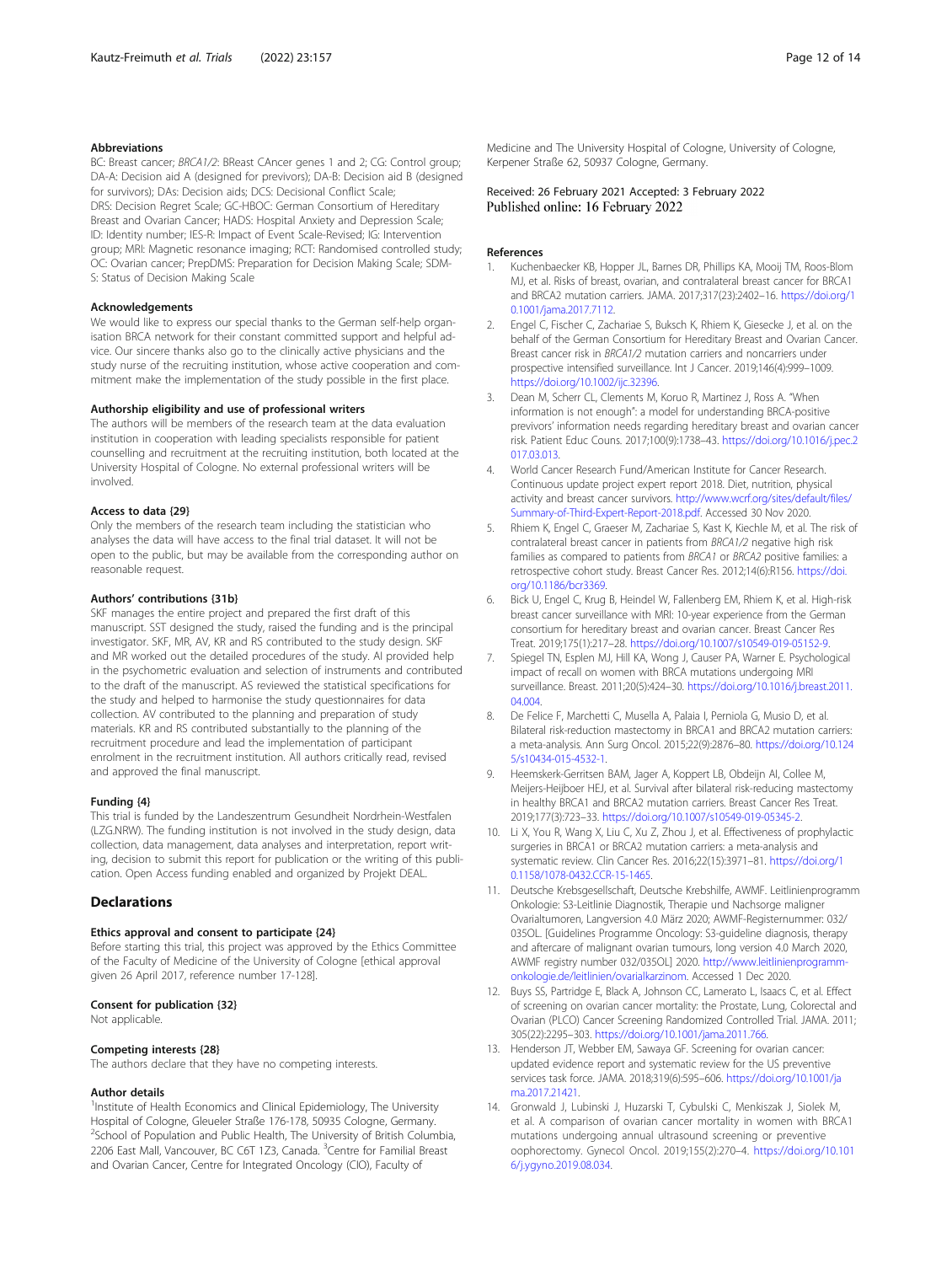- <span id="page-12-0"></span>15. Rebbeck TR, Kauff ND, Domchek SM. Meta-analysis of risk reduction estimates associated with risk-reducing salpingo-oophorectomy in BRCA1 or BRCA2 mutation carriers. J Natl Cancer Inst. 2009;101(2):80–7. [https://doi.](https://doi.org/10.1093/jnci/djn442) [org/10.1093/jnci/djn442.](https://doi.org/10.1093/jnci/djn442)
- 16. Domcheck SM, Friebel TM, Singer CF, et al. Association of risk-reducing surgery in BRCA1 or BRCA2 mutation carriers with cancer risk and mortality. JAMA. 2010;304(9):967–75. <https://doi.org/10.1001/jama.2010.1237>.
- 17. De Felice F, Marchetti C, Boccia SM, Romito A, Sassu CM, Porpora MG, et al. Risk-reducing salpingo-oophorectomy in BRCA1 and BRCA2 mutated patients: an evidence-based approach on what women should know. Cancer Treatment Rev. 2017;61:1–5. <https://doi.org/10.1016/j.ctrv.2017.09.005>.
- 18. Underhill ML, Crotser CB. Seeking balance: decision support needs of women without cancer and a deleterious BRCA1 or BRCA2 mutation. J Genet Couns. 2014;23(3):350–62. [https://doi.org/10.1007/s10897-013-9667-2.](https://doi.org/10.1007/s10897-013-9667-2)
- 19. Wennberg JE, Fisher ES, Skinner JS. Geography and the debate over Medicare reform. Health Aff (Millwood). 2002;Suppl1:Web Exclusives:W96– 114. <https://doi.org/10.1377/hlthaff.w2.96>.
- 20. Elwyn G, Frosch D, Thomson R, Joseph-Williams N, Lloyd A, Kinnersley P, et al. Shared decision making: a model for clinical practice. J Gen Intern Med. 2012;27(10):1361–7. <https://doi.org/10.1007/s11606-012-2077-6>.
- 21. Brehaut JC, O'Connor AM, Wood TJ, et al. Validation of a decision regret scale. Med Decis Making. 2003;23(4):281–92. [https://doi.org/10.1177/0272](https://doi.org/10.1177/0272989x03256005) [989x03256005](https://doi.org/10.1177/0272989x03256005).
- 22. Gattellari M, Ward JE. Will men attribute fault to their GP for adverse effects arising from controversial screening tests? An Australian study using scenarios about PSA screening. J Med Screen. 2004;11(4):165–9. [https://doi.](https://doi.org/10.1258/0969141042467386) [org/10.1258/0969141042467386.](https://doi.org/10.1258/0969141042467386)
- 23. Sun Q. Predicting downstream effects of high decisional conflict: metaanalysis of the decisional conflict scale. [Doctor of Philosophy]. Ottawa: University of Ottawa; 2005. [http://ruor.uottawa.ca/bitstream/10393/27050/1/](http://ruor.uottawa.ca/bitstream/10393/27050/1/MR11422.PDF) [MR11422.PDF](http://ruor.uottawa.ca/bitstream/10393/27050/1/MR11422.PDF). Accessed 1. Dec 2020
- 24. Rini C, O'Neill SC, Valdimarsdottir H, Goldsmith RE, Jandorf L, Brown K, et al. Cognitive and emotional factors predicting decisional conflict among highrisk breast cancer survivors who receive uninformative BRCA1/2 results. Health Psychol. 2009;28(5):569–78. <https://doi.org/10.1037/a0015205>.
- 25. Hickman RL, Daly BJ, Lee E. Decisional conflict and regret: consequences of surrogate decision making for the chronically critically ill. Appl Nurs Res. 2012;25(4):271–5. <https://doi.org/10.1016/j.apnr.2011.03.003>.
- 26. Manchanda R, Burnell M, Abdelraheim A, Johnson M, Sharma A, Benjamin E, et al. Factors influencing uptake and timing of risk reducing salpingooophorectomy in women at risk of familial ovarian cancer: a competing risk time to event analysis. BJOG. 2012;119(5):527–36. [https://doi.org/10.1111/j.14](https://doi.org/10.1111/j.1471-0528.2011.03257.x) [71-0528.2011.03257.x.](https://doi.org/10.1111/j.1471-0528.2011.03257.x)
- 27. Stacey D, Murray MA, Legare F, Sandy D, Menard P, O'Connor A. Decision coaching to support shared decision making: a framework, evidence, and implications for nursing practice, education, and policy. Worldviews Evid Based Nurs. 2008;5(1):25–35. [https://doi.org/10.1111/j.1741-6787.2007.00108.x.](https://doi.org/10.1111/j.1741-6787.2007.00108.x)
- 28. Julian-Reynier C, Bouhnik AD, Mouret-Fourme E, Gauthier-Villars M, Berthet P, Lasset C, et al. Time to prophylactic surgery in BRCA1/2 carriers depends on psychological and other characteristics. Genet Med. 2010;12(12):801–7. <https://doi.org/10.1097/GIM.0b013e3181f48d1c>.
- 29. O'Neill SC, Mays D, Patenaude AF, Garber JE, DeMarco TA, Peshkin BN, et al. Women's concerns about the emotional impact of awareness of heritable breast cancer risk and its implications for their children. J Community Genet. 2015;6(1):55–62. [https://doi.org/10.1007/s12687-014-0201-5.](https://doi.org/10.1007/s12687-014-0201-5)
- 30. Metcalfe KA, Poll A, O'Connor A, Gershman S, Armel S, Finch A, et al. Development and testing of a decision aid for breast cancer prevention for women with a BRCA1 or BRCA2 mutation. Clin Genet. 2007;72(3):208–17. <https://doi.org/10.1111/j.1399-0004.2007.00859.x>.
- 31. Metcalfe KA, Dennis CL, Poll A, Armel S, Demsky R, Carlsson L, et al. Effect of decision aid for breast cancer prevention on decisional conflict in women with a BRCA1 or BRCA2 mutation: a multisite, randomized, controlled trial. Genet Med. 2017;19(3):330–6. <https://doi.org/10.1038/gim.2016.108>.
- 32. van Roosmalen MS, Stalmeier PF, Verhoef LC, Hoekstra-Weebers JE, Oosterwijk JC, Hoogerbrugge N, et al. Randomised trial of a decision aid and its timing for women being tested for a BRCA1/2 mutation. Br J Cancer. 2004;90(2):333–42. [https://doi.org/10.1038/sj.bjc.6601525.](https://doi.org/10.1038/sj.bjc.6601525)
- 33. Harmsen MG, Steenbeek MP, Hoogerbrugge N, et al. A patient decision aid for risk-reducing surgery in premenopausal BRCA1/2 mutation carriers: development process and pilot testing. Health Expect. 2018;21:659–67. <https://doi.org/10.1111/hex.12661>.
- 34. Armstrong K, Weber B, Ubel PA, Peters N, Holmes J, Schwartz JS. Individualized survival curves improve satisfaction with cancer risk management decisions in women with BRCA1/2 mutations. J Clin Oncol. 2005;23(36):9319–28. <https://doi.org/10.1200/JCO.2005.06.119>.
- 35. Culver JO, MacDonald DJ, Thornton AA, Sand SR, Grant M, Bowen DJ, et al. Development and evaluation of a decision aid for BRCA carriers with breast cancer. J Genet Couns. 2011 Jun;20(3):294–307. [https://doi.org/10.1007/s1](https://doi.org/10.1007/s10897-011-9350-4) [0897-011-9350-4.](https://doi.org/10.1007/s10897-011-9350-4)
- 36. Krassuski LM, Kautz-Freimuth S, Vennedey V, Rhiem K, Schmutzler RK, Stock S. Decision aids for preventive treatment alternatives for BRCA1/2 mutation carriers: a systematic review. Geburtshilfe Frauenheilk. 2021;81(6):679–98. [https://doi.org/10.1055/a-1326-1792.](https://doi.org/10.1055/a-1326-1792)
- 37. Krassuski L, Vennedey V, Stock S, Kautz-Freimuth S. Effectiveness of decision aids for female BRCA1 and BRCA2 mutation carriers: a systematic review. BMC Med Inform Decis Mak. 2019;19(1):154. [https://doi.org/10.1186/s12911-](https://doi.org/10.1186/s12911-019-0872-2) [019-0872-2](https://doi.org/10.1186/s12911-019-0872-2).
- 38. Stacey D, Légaré F, Lewis K, Barry MJ, Bennett CL, Eden KB, et al. Decision aids for people facing health treatment or screening decisions. Cochrane Database Syst Rev. 2017;4(4):CD001431. [https://doi.org/10.1002/14651858.](https://doi.org/10.1002/14651858.CD001431.pub5) [CD001431.pub5.](https://doi.org/10.1002/14651858.CD001431.pub5)
- 39. Deutsches Konsortium Familiärer Brust- und Eierstockkrebs [German Consortium Hereditary Breast and Ovarian Cancer (GC-HBOC)]. [http://www.](http://www.konsortium-familiaerer-brustkrebs.de/) [konsortium-familiaerer-brustkrebs.de/](http://www.konsortium-familiaerer-brustkrebs.de/) (2020). Accessed 1 Dec 2020.
- 40. Deutsche Krebsgesellschaft, Deutsche Krebshilfe, AWMF. Leitlinienprogramm Onkologie: Interdisziplinäre S3-Leitlinie für die Früherkennung, Diagnostik, Therapie und Nachsorge des Mammakarzinoms, Langversion 4.3, AWMF-Registernummer: 32-045OL. 2020. [Guidelines programme oncology: interdisciplinary S3-guideline for screening, diagnosis, therapy and aftercare of breast carcinoma, long version 4.3, AWMF registry number: 32-045OL]. [https://www.leitlinienprogramm-onkologie.de/fileadmin/user\\_upload/](https://www.leitlinienprogramm-onkologie.de/fileadmin/user_upload/Downloads/Leitlinien/Mammakarzinom_4_0/Version_4.3/LL_Mammakarzinom_Langversion_4.3.pdf) [Downloads/Leitlinien/Mammakarzinom\\_4\\_0/Version\\_4.3/LL\\_Mammaka](https://www.leitlinienprogramm-onkologie.de/fileadmin/user_upload/Downloads/Leitlinien/Mammakarzinom_4_0/Version_4.3/LL_Mammakarzinom_Langversion_4.3.pdf) [rzinom\\_Langversion\\_4.3.pdf.](https://www.leitlinienprogramm-onkologie.de/fileadmin/user_upload/Downloads/Leitlinien/Mammakarzinom_4_0/Version_4.3/LL_Mammakarzinom_Langversion_4.3.pdf) Accessed 1 Dec 2020.
- 41. AGO Breast Committee. Diagnosis and treatment of patients with early and advanced breast cancer. Guidelines breast version. 2020;1:2020 [http://](http://www.ago-online.de/fileadmin/ago-online/downloads/_leitlinien/kommission_mamma/2020/Updated_Guidelines_2020.pdf) [www.ago-online.de/fileadmin/ago-online/downloads/\\_leitlinien/](http://www.ago-online.de/fileadmin/ago-online/downloads/_leitlinien/kommission_mamma/2020/Updated_Guidelines_2020.pdf) [kommission\\_mamma/2020/Updated\\_Guidelines\\_2020.pdf.](http://www.ago-online.de/fileadmin/ago-online/downloads/_leitlinien/kommission_mamma/2020/Updated_Guidelines_2020.pdf) Accessed 1 Dec 2020.
- 42. O'Connor AM, Jacobsen MJ. Workbook on developing and evaluating patient decision aids. Ottawa. 2003; [http://decisionaid.ohri.ca/docs/develop/](http://decisionaid.ohri.ca/docs/develop/Develop_DA.pdf) [Develop\\_DA.pdf.](http://decisionaid.ohri.ca/docs/develop/Develop_DA.pdf) Accessed 1 Dec 2020.
- 43. O'Connor AM, Wennberg JE, Legare F, Llewellyn-Thomas HA, Moulton BW, Sepucha KR, et al. Toward the 'tipping point': decision aids and informed patient choice. Health Aff. 2007;26(3):716–25. [https://doi.org/10.1377/hltha](https://doi.org/10.1377/hlthaff.26.3.716) [ff.26.3.716](https://doi.org/10.1377/hlthaff.26.3.716).
- 44. Kautz-Freimuth S, Redaèlli M, Rhiem K, Vodermaier A, Krassuski L, Nicolai K, et al. Development of decision aids for female BRCA1 and BRCA2 mutation carriers in Germany to support preference-sensitive decision-making. BMC Med Inform Dec Mak. 2021;21(1):180. [https://doi.org/10.1186/s12911-021-01](https://doi.org/10.1186/s12911-021-01528-4) [528-4](https://doi.org/10.1186/s12911-021-01528-4).
- 45. International Patient Decision Aid Standards (IPDAS) Collaboration. IPDAS 2005: criteria for judging the quality of patient decision aids 2005. [http://](http://ipdas.ohri.ca/IPDAS_checklist.pdf) [ipdas.ohri.ca/IPDAS\\_checklist.pdf](http://ipdas.ohri.ca/IPDAS_checklist.pdf). Accessed 30 November 2020.
- 46. Elwyn G, O'Connor A, Stacey D, Volk R, Edwards A, Coulter A, et al. Developing a quality criteria framework for patient decision aids: online international Delphi consensus process. BMJ. 2006;333(7565):417–9. [https://](https://doi.org/10.1136/bmj.38926.629329.AE) [doi.org/10.1136/bmj.38926.629329.AE.](https://doi.org/10.1136/bmj.38926.629329.AE)
- 47. Coulter A, Stilwell D, Kryworuchko J, Mullen PD, Ng CJ, van der Weijden T. A systematic development process for patient decision aids. BMC Med Inform Decis Mak. 2013;13(Suppl 2):S2. <https://doi.org/10.1186/1472-6947-13-S2-S2>.
- 48. Joseph-Williams N, Newcombe R, Politi M, Durand MA, Sivell S, Stacey D, et al. Toward minimum standards for certifying patient decision aids: a modified Delphi consensus process. Med Decis Making. 2014;34(6):699–710. [https://doi.org/10.1177/0272989X13501721.](https://doi.org/10.1177/0272989X13501721)
- 49. Chan AW, Tetzlaff JM, Altman DG, Laupacis A, Gotscher PC, Krlezua-Jeric K, et al. SPIRIT 2013 statements: defining stand protocol items for clinical trials. Ann Intern Med. 2013;158(3):200–7. [https://doi.org/10.7326/0003-4819-1](https://doi.org/10.7326/0003-4819-158-3-201302050-00583) [58-3-201302050-00583.](https://doi.org/10.7326/0003-4819-158-3-201302050-00583)
- 50. Rhiem K, Bucker-Nott HJ, Hellmich M, Fischer H, Ataseven B, Dittmer-Grabowski C, et al. Benchmarking of a checklist for the identification of familial risk for breast and ovarian cancers in a prospective cohort. Breast J. 2019;25(3):455–60. [https://doi.org/10.1111/tbj.13257.](https://doi.org/10.1111/tbj.13257)